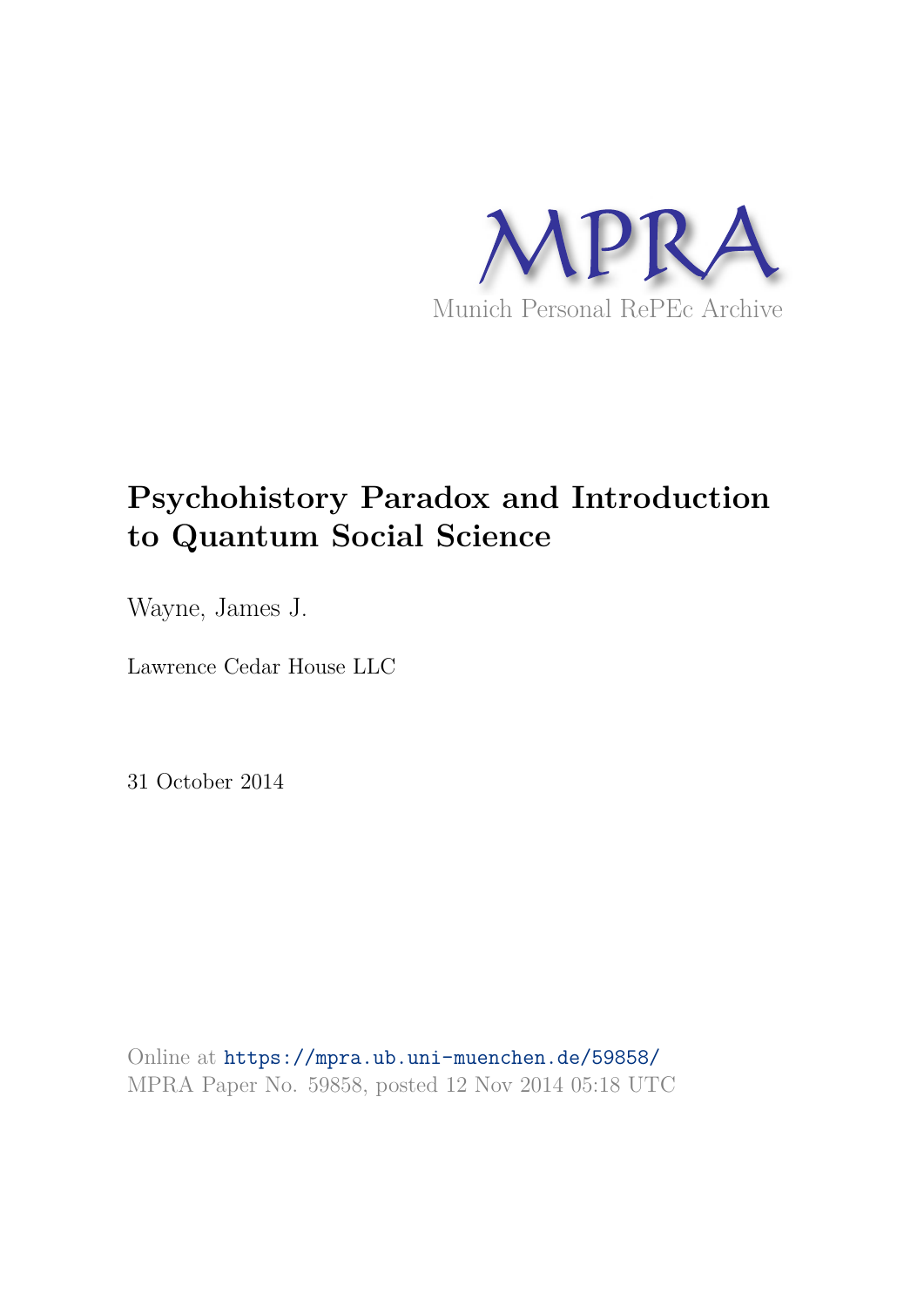## **Psychohistory Paradox and Introduction to Quantum Social Science**

James J. Wayne [jjwinterpretation@gmail.com](mailto:jjwinterpretation@gmail.com)

October 31, 2014

#### **Abstract**

Why would social science need the help from quantum mechanics? First, there are many unanswerable questions in social science. Are financial markets predictable? How to predict the financial markets? These important questions are not answerable in the existing framework of finance or economics. One important paradox in social science is the psychohistory paradox proposed by Asimov. In his novels, Asimov highlighted a paradox of human society: if the future events of a human society are predictable using psychohistory, people could take the advantage of that prediction to prevent the future events from happening, and the original prediction would be proven wrong. The psychohistory paradox is very real and fundamental in the human society. Second, the existing framework of modern physics can neither explain nor predict the human behavior. It is ridiculous and totally unacceptable that the same modern physics, which often boasts about the accurate descriptions and predictions of the tinniest elementary particles to the largest structures of the universe with amazing accuracies, cannot handle the simple human behavior observed in our everyday life. The flaws of the existing framework of modern physics must be fixed. Third, it is the internal logic of science. If the human free will is a quantum phenomenon as many people believe and social science is all about human choices, social science must be a branch of quantum physics. Fourth and last, quantum social science, or psychohistory, brings powerful tools and new insights to social science. Quantum social science can answer all the previously unanswerable fundamental questions in social science, and re-frame every problem in politics, economics, and other social science to be a physics problem. This paper summarizes the logic flow from the creation of JJW interpretation of quantum mechanics and physics laws of social science (PLSS) to their impacts on economics, finance, politics, and other fields of social science, natural science, and theology. Since many applications of PLSS are still unknown, this paper serves as an introduction to quantum social science and its applications. The central ideas of PLSS are very simple, yet it has profound logic consequences on many corners of human knowledge. The primary goal of this paper is to convey the beauty and simplicity of the framework of quantum social science or psychohistory.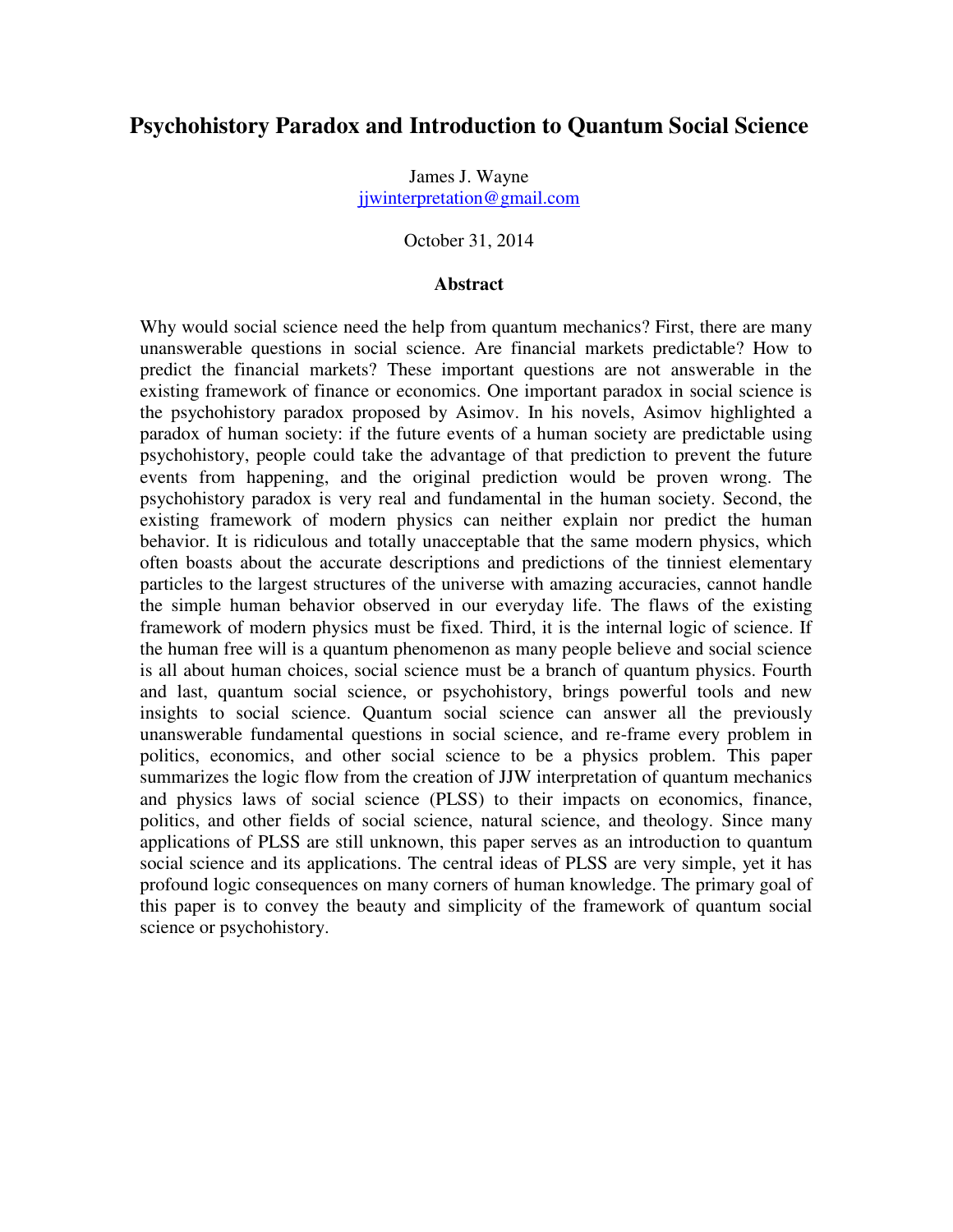## **1. Psychohistory Paradox**

In his novel "Foundation" first published during 1942-1951, Isaac Asimov described a branch of interesting new science called psychohistory, which combines history, psychology, sociology, and statistical mathematics to predict the future events of a large human population. However, if the future events of a human society are predictable, the population could take the advantage of that prediction to prevent the future events from happening, and the original prediction would be proven wrong. Thus there are inherent contradictions in predicting the human behavior. In order to make psychohistory predictions accurate in his novel, Asimov described that the predictions must be hidden from the general population and assumed no one in the general population would reinvent the psychohistory again.

The psychohistory paradox is very real for today's forecasters on earth. If forecasters in Federal Reserve predict that AIG have to file for bankruptcy in a month, Federal Reserve could step in to save AIG and the original prediction would be proven wrong. Thus, there are inherent contradictions in predicting human behavior.

How to balance the predictability of a theoretical model and people's ability to alter the future outcome is the central question in social and natural science.

This paper describes the framework of quantum social science. Quantum social science is a new nonfictional psychohistory that combines quantum physics, statistical mathematics, history, human psychology, and other fields of social science. Quantum social has a unique way to overcome the psychohistory paradox with five physics laws of social science.

## **2. Brief History of Searching for Physics Laws of Human Society**

History, politics, accounting, and military theories are some oldest human knowledge. Ancient historians, philosophers, politicians, and military commanders tried their best to find useful patterns of the human behavior.

Since Issac Newton discovered the laws of motion in 1687, for the next 300 plus years, researchers have been searching for physics laws governing the human society.

In politics, political theories were developed well enough for the founding fathers of the United States to create the first successful constitutional democracy in 1787. The United States Constitution is certainly one of the greatest achievements of the humanity. The framers of the constitution invented many new ideas by themselves and have adopted the best political philosophies at that time including John Locke's the consent of the governed, Hobbes's social contract theory, Montesquieu's divided governments, and Edward Coke's civil liberties.

In economics, Adam Smith set the foundation of modern economics. When he criticized mercantilism in The Wealth of Nation in 1776, Adam Smith was taking an accounting view of economy and he said "the division of labor is the great cause of the increase of public opulence, which is always proportioned to the industry of the people, and not to the quantity of gold and silver as is foolishly imagined". In other words, Adam Smith correctly pointed out the wealth of a nation was the productive capacity of the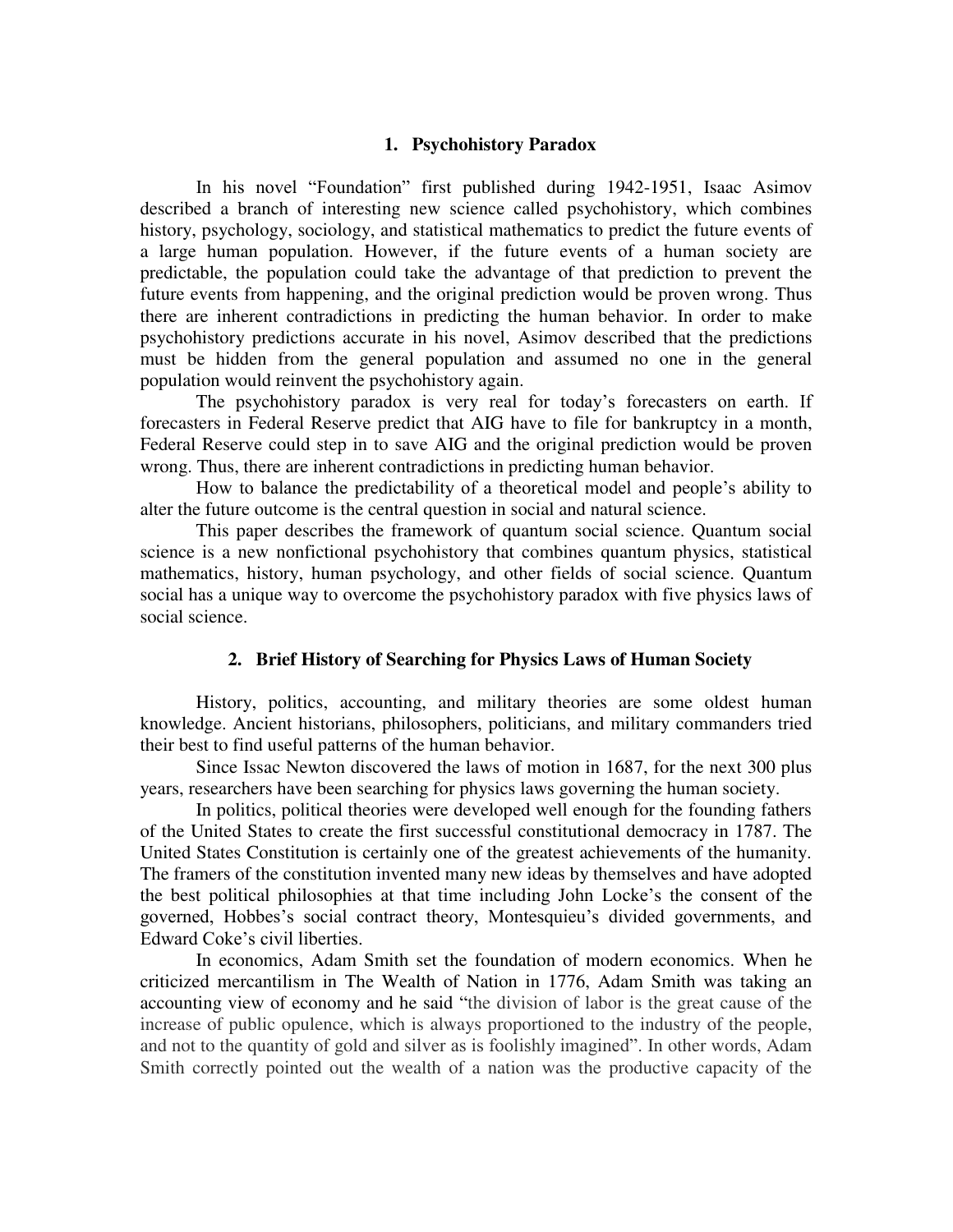country enhanced by the division of labor, which usually vastly outweighed the value of gold and silver of that nation.

The great success of Newtonian physics has caused many researchers to mimic the framework of physics with mixed successes. Auguste Comte made great efforts to create scientific theories of the human societies. Comte's positivism [1] remains very influential among today's social scientists.

Karl Marx developed a grand and coherent social science theory. Although most ideas of Marxism have been discredited in last 100 years, the framework he created for history, economics, politics, and sociology is more or less the same as the quantum social science. The communism political movements based on Marxism in the  $20<sup>th</sup>$  century have claimed about 100 million victims around the world [2].

In economics, after the marginal revolution, the use of mathematic tools and the empirical data analysis have transformed economics into a broad and sophisticated field with many subfields. The combination of Marshallian supply demand market equilibrium analysis, the rational choice theory, and Keynesian economics have dominated the mainstream economics today.

In political theory and political philosophy, one dominating topics in the  $20<sup>th</sup>$ century was how to defeat the dangerous Marxism ideology. In his writings [3-8], Hayek repeatedly warned that natural science and social science are very different and we must shed the illusion like Marxism that we can deliberately create the political future of mankind.

Today despite social science successes, social scientists have constantly debated whether social science could ever become a scientific theory like physics. Theories like democratic theories, Marshallian supply demand market equilibrium analysis, the rational choice theory, and the DSGE models are clearly far away to be scientific. There are many schools of economic thoughts existing today while there is only one school of thought in physics or natural science. Robert Shiller noted that economics is far from a science [9]. Modern political theories are political philosophies, and philosophy is not a science.

In recent decades, many physicists started to work on financial and other fields of social science under the name social physics or econophysics. The main problem with social physics or econophysics is that although these physicists carry fancy tools, they have not really resolved any outstanding big problems in social science to impress social scientists. Social physics or econophysics has not succeeded because physicists should have focused on those unanswerable fundamental problems in social science. For example, questions like whether financial markets are predictable is far more profound and challenging than marginal questions like what the tails of stock price distributions look like.

## **3. Why Would Social Science Needs Quantum Mechanics?**

Since Issac Newton discovered the laws of motion in 1687, for the next 300 plus years, physics has grown into a highly specialized field covering vast subfields from particle physics, electronics, semi-conductors, chemistry, biophysics, to cosmology. Without formal trainings in modern physics, most social scientists would be are uncomfortable talking about physics. Even some professional physicists are uncomfortable talking about the weirdness of quantum mechanics [10].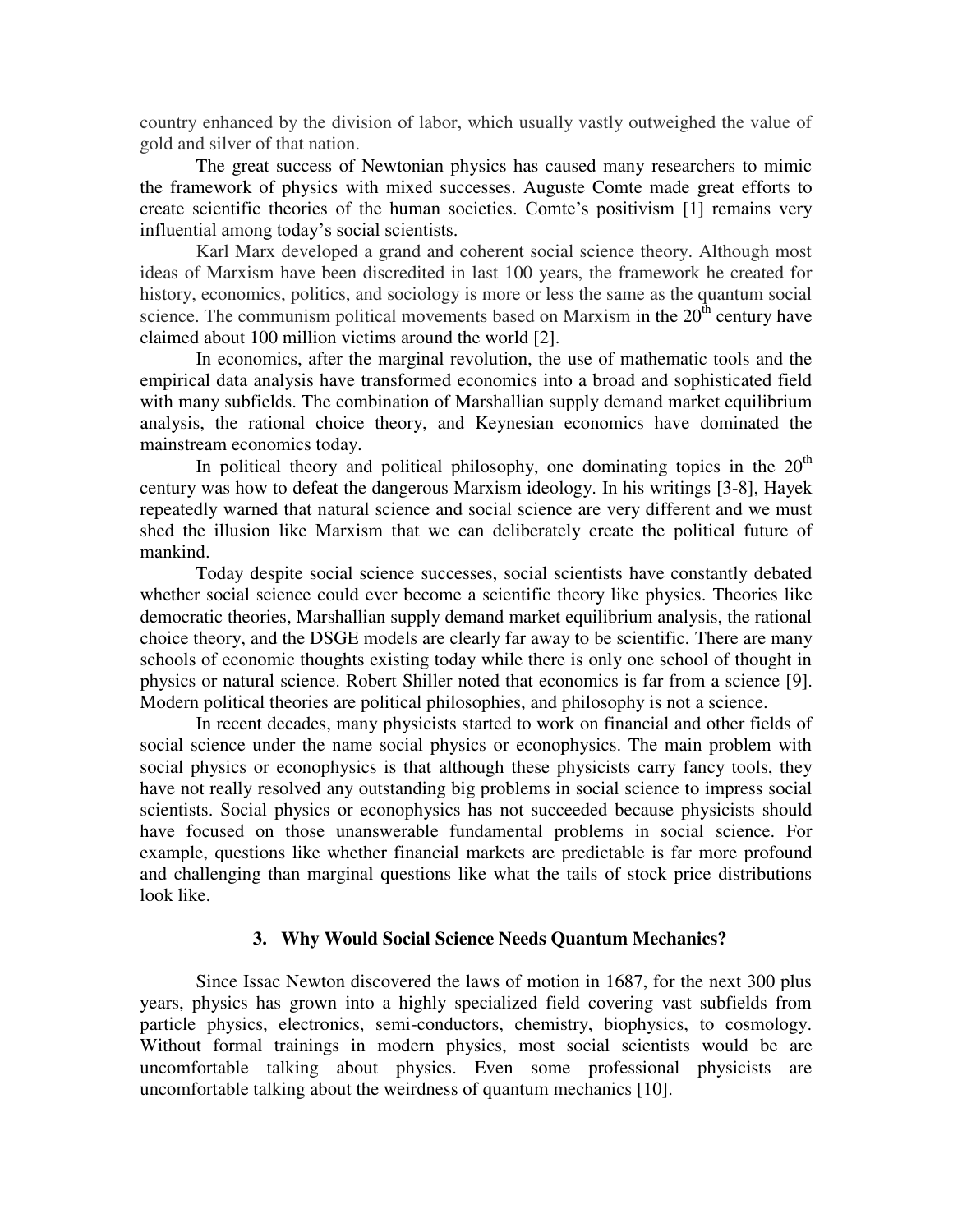The natural question is why would anyone mix social science with the elusive quantum mechanics?

First, there is a long list of fundamental unanswerable questions in social science. How to resolve the psychohistory paradox? Are financial markets predictable? How to predict the financial markets? Are recessions predictable? How to predict the recessions? How should humanity govern itself?

Second, the human behavior paradox says that the existing framework of modern physics cannot handle the human behavior. It is ridiculous and totally unacceptable that the same modern physics, which often boasts about the accurate descriptions and predictions of the tinniest elementary particles to the largest structures of the universe with amazing accuracies, cannot handle the simple human behavior observed in our everyday life. The flaws of the existing framework of modern physics must be fixed. We must develop a new framework of modern physics that could handle the human choices.

Third and most importantly, it is the internal logic of science. If the entire social science is about human choices and the human free will is a quantum phenomenon, then social science must be a branch of quantum physics. The question whether people like quantum social science or not is irrelevant from the scientific research point of view.

Fourth and last, quantum physics brings powerful tools and new insights to social science. Quantum social science can answer all the previously unanswerable fundamental questions in social science, and re-frame every problem in social science to be a physics problem.

## **4. Unanswerable Questions in Social Science**

There are many unanswerable questions in social science. Is social science really a science? American physicist Richard Feynman did not think so because there are no universal laws ever discovered in social science. Feynman famously labeled social science as pseudoscience.

In economics, is economics a science? According to the 2013 economic Nobel Prize winner Robert Shiller [9], economics is far from a science. Then how to make economics a science? Is the recession predicable? If the government could predict a recession is coming, the government could take the fiscal and monetary policy changes to prevent the recession from becoming the realized reality. However, the original prediction would be wrong. If recessions are predictable, why do DSGE models treat recessions as exogenous shocks?

In politics, how should we govern ourselves? For thousands of years, the important question has attracted some greatest thinkers in history including Confucius, Plato, Aristotle, Machiavelli, Locke, Washington, Jefferson, Madison, Kant, Marx, Einstein, Hayek, and many others, yet the problem remains largely unsolved. Is political science really a science? Could a political theory be falsified? The communism movements in the  $20<sup>th</sup>$  century have claimed more than 100 million victims around the world [2]. One could only wish that a political theory like communism could be first experimented in a small and limited scale before it was fully implemented in some biggest countries in the world.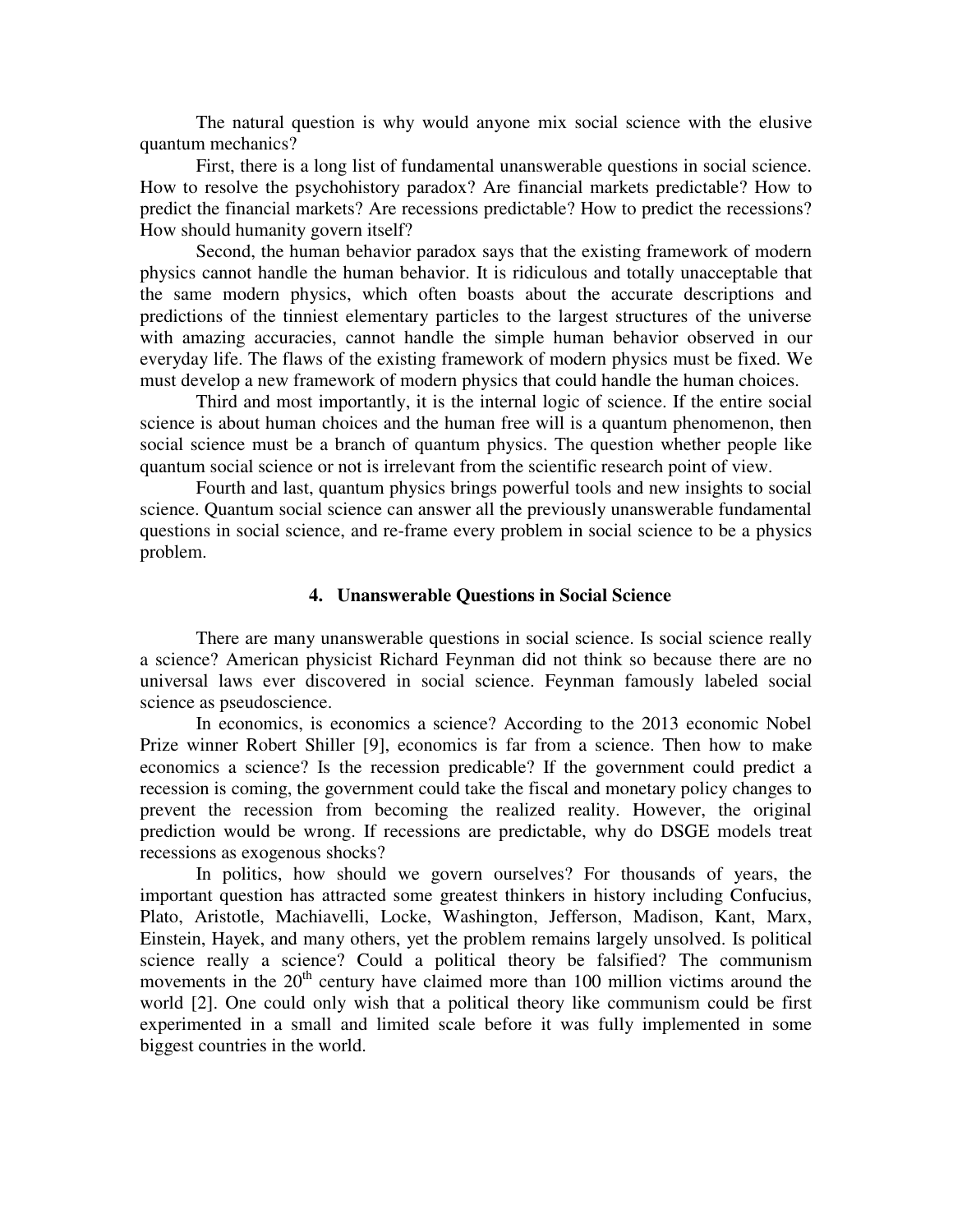In history, is history a science? Only few historians think themselves as scientists. However, cosmology, which studies the history of the universe, is now a red hot physical science. Why should the history of the universe not include the human history?

The opposite of history is the future. For most people, knowing the future is far more valuable than knowing the history. Yet despite its importance, there is almost no formal subject devoted to study the future. In the past thousands of years, astrology has been the parallel subject to history, as a field of human knowledge. However, today, while most universities have history departments, virtually no university would have an astrology department. Would it make more sense to teach kids more about the future than history? A new field called futurology is so young that there are few followers. The main difficulty of studying the future is that we do not know whether the future is predictable and how to predict the future.

In finance, are the financial markets predictable? How to predict the financial markets? If financial analysts could predict AIG corporate bonds were going to default and AIG was going to file bankruptcy in the great recession of 2008, could the analysts also predict that the Federal Reserve was going to loan AIG \$85 billions to prevent the company from collapsing? This is the psychohistory paradox.

These are all very fundamental and very difficult questions in social science. However, these questions are unanswerable in the existing framework of social science, because these questions are all related to the physics nature of human behavior, and cannot be solved by the available existing tools in social science. If social physics or econophsics wants to be successful, the focus of researches must be to solve these fundamental and difficult problems in social science.

#### **5. Human Behavior Paradox**

Consider to build a forecasting model of the location of a three years old kid in next 5 minutes in a well-defined environment of the physics laboratory using the modern physics. Physicists are clueless about how to predict the future movements of a small kid.

Physics should be extremely good at forecasting the future locations of a planet, a galaxy, a rock, a spaceship, an electron, or a beam of electromagnetic wave. However, physicists cannot predict the future locations of their own three year old kids in next 5 minutes. This is a paradox!

We can critically and systematically examine [11] the question how to predict the human behavior using Newtonian physics, special relativity, general relativity, thermodynamics, and QM with Copenhagen interpretation, this paper reaches a stunning conclusion that the existing physics laws can neither explain nor forecast the human behavior.

This is the intolerable human behavior paradox facing physicists today: on one hand, the modern physics can explain and forecast the behavior of physical systems ranging from the tiniest elementary particles to the largest structures of the visible universe with amazing accuracy; on the other hand, ironically the existing physics cannot explain nor forecast the human behavior that physicists live and observe in our everyday life.

## **6. Measurement Problem in Quantum Mechanics**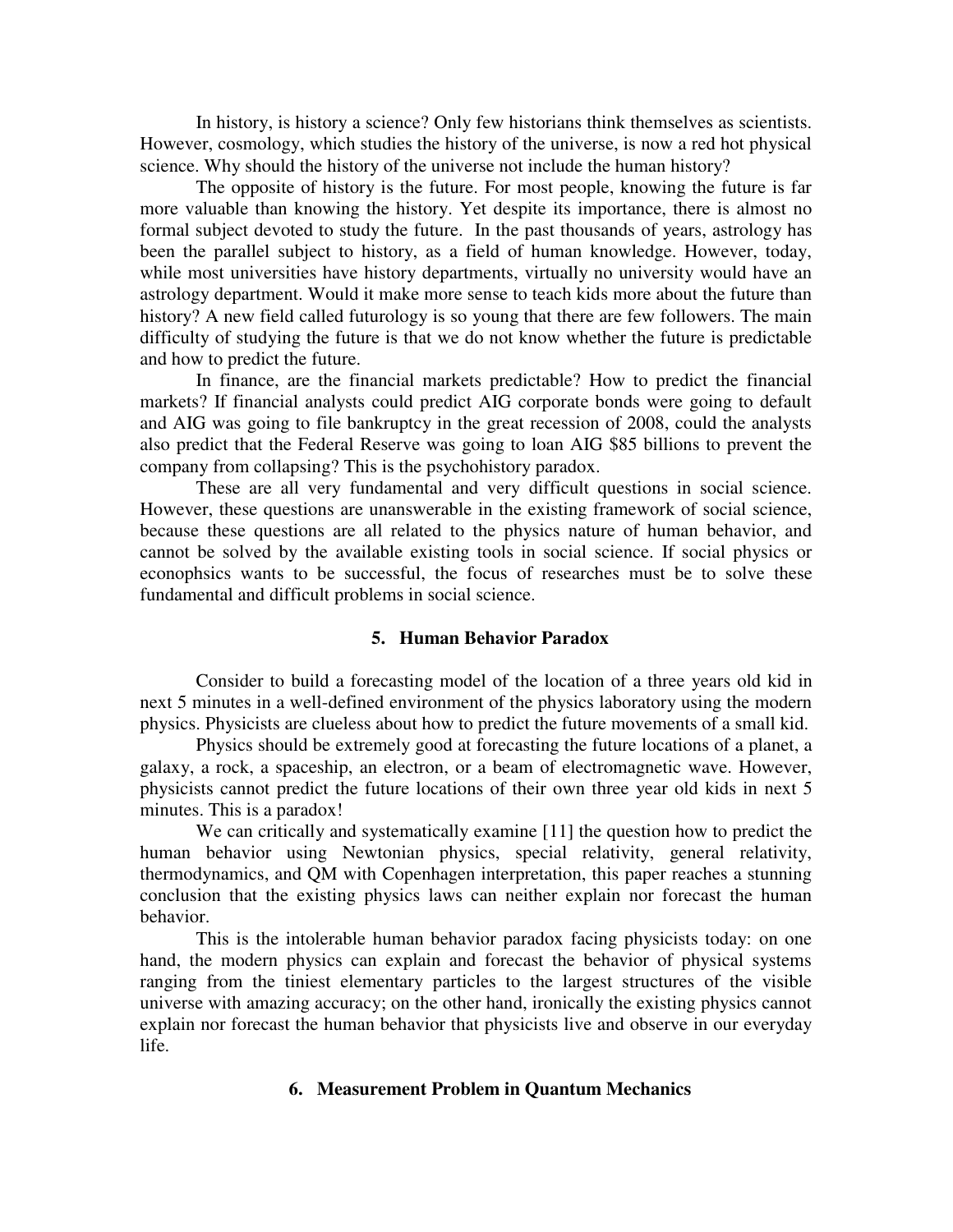Almost no physicist would lose any sleep because they cannot predict the future locations of their own three year old kids in next 5 minutes. However, one kind of human behavior of the measurement process in quantum physics has caused enormously headaches among profession physicists since the creation of quantum mechanics.

Despite the great success of quantum mechanics, the Copenhagen interpretation, which is the philosophic physics theory interpreting the meaning of quantum mechanics, suffers great difficulties famously known in science as the "measurement problem". Albert Einstein summarized the measurement problem in a simple question, "Does the Moon exist when we're not looking?"

 When he put quantum mechanics in a rigorous axiomatic framework, John von Neumann [12] formulated the measurement process in the Copenhagen interpretation of a quantum system in two steps: (1) the quantum system evolves according to the initial conditions and the mathematical formulation of quantum mechanics. The evolution of the wave function of the quantum system is deterministic. (2) A measurement of the quantum system takes place. The measurement causes the wave function of the quantum system to make a quantum leap to the observed state. The measurement process, or the wave function collapsing process, is indeterministic.

 The measurement problem of the Copenhagen interpretation is that the mathematic formulation of quantum mechanics is unable to describe the process of measurement, even though with today's computer technology the measurement process could be completely automated to without people's interference.

 There are internal contradictions in the existing framework of quantum mechanics. On one hand, the mathematic formulation of quantum mechanics like Schrödinger equation and quantum field theories appears to describe the dynamics of a quantum system correctly. On the other hand, the experimental observations have been in excellent agreement with the collapsed quantum states. Yet the deterministic mathematic formulation of quantum mechanics and the indeterministic collapse of the wave function by measurement are directly contradictive with each other.

## **7. JJW interpretation of Quantum Mechanics**

The solutions to unanswerable questions in social science, the human behavior paradox, and the famous measurement problem in quantum mechanics is provided by a new interpretation of quantum mechanics called the JJW interpretation of quantum mechanics.

The most important insight provided by quantum social science is to show that to build the coherent physics of human choices is equivalent to build a new interpretation of quantum mechanics. The reason is simply that human free will and human choices are fundamentally quantum phenomena. If all human behavior can be described by quantum mechanics including the experimental quantum measurement processes, the famous measurement problem in quantum mechanics would vanish completely.

## **Physics Theory of Human Choices = A New Interpretation of Quantum Mechanics**

The human choices are so important to our humanity that most books in the Library of Congress are about human choices. History is about choices made in history;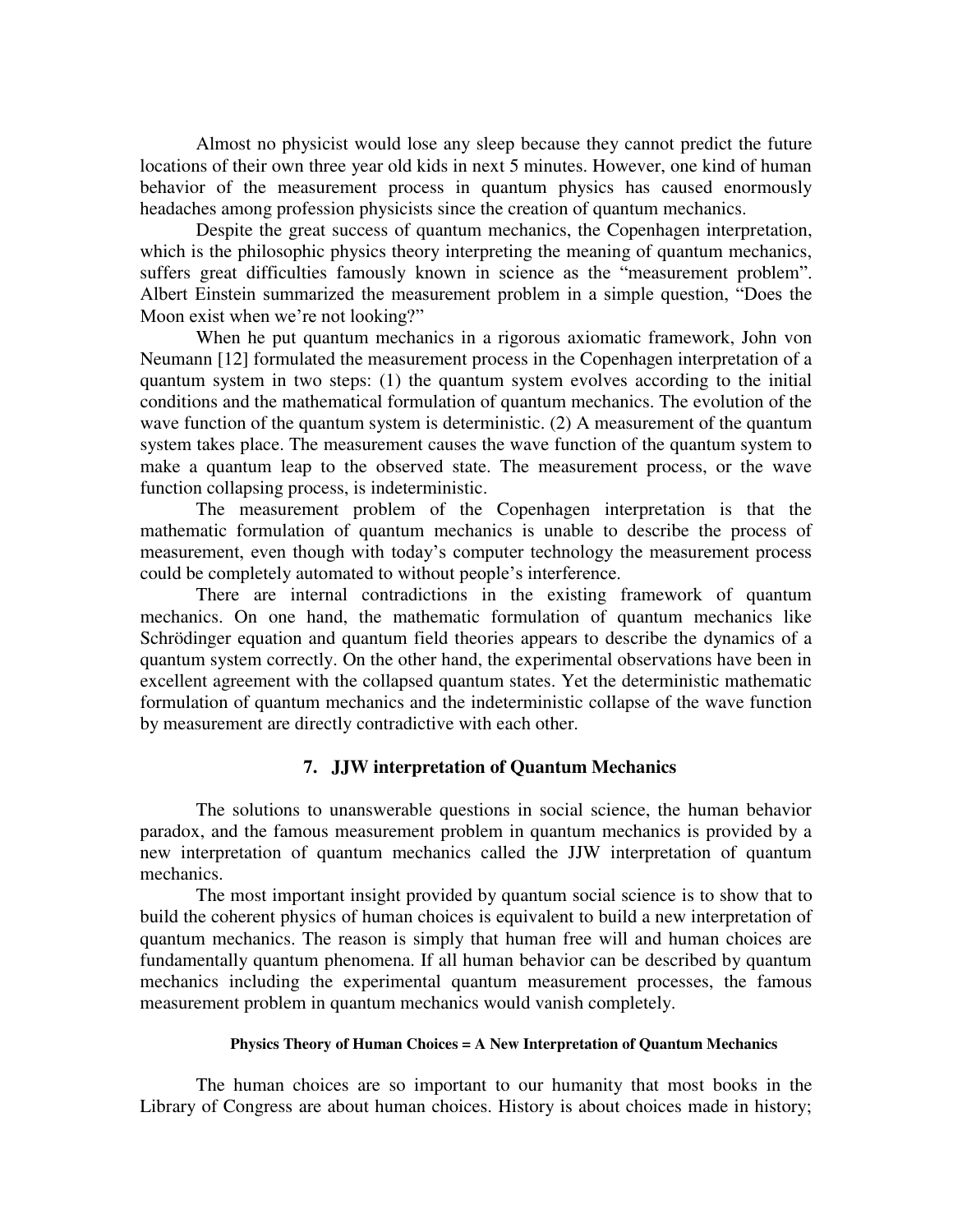economics is about economic choices; politics is about political choices; sociology is about social choices; law is about legal choices; fictions is the choices of words descripting the choices by fictional figures; medicine is about choices of medications; football games is about choices of coaches and players; music is about choices made by composers and performers; and painting is about choices made by painters.

Despite its importance, we do not have a coherent physics theory about the human choices. As a matter of facts, there is no "choice" concept in the modern physics. The human behavior paradox says that the human behavior is incompatible with the existing framework of physics.

Because we concentrate on something as familiar as the human choices, the previously elusive and difficult task of building a new interpretation of quantum mechanics is simple and straight forward. And the new interpretation, which we call the JJW interpretation of quantum mechanics, has profound implications on almost every corner of the human knowledge because the new interpretation essentially provides a fresh new quantum mechanics angles to examine human choices in every book in the Library of Congress.

After the establishment of the JJW interpretation, it becomes clear that the measurement problem in quantum mechanics is related many other unsolved big problems in physics such as the origin of irreversible processes and the arrow of time phenomena.

The importance of JJW interpretation to social science is that quantum social science can answer all the previously unanswerable fundamental questions in social science, and re-frame every problem in politics, economics, and other social science to be a physics problem.

## **8. Physics Laws of Social Science**

The central ideas of JJW interpretation are the five physics laws of social science, which have been published elsewhere in a book [13] and an academic paper [14]*.* For the benefit of readability of this paper, we list five physics laws of social science in the following.

First Law – Law of Indeterminacy

For a closed system, the outcome of any future event in the system is indeterministic. The quantum uncertainty of the future is the fundamental property of nature and cannot be overcome by any means.

Second Law – Law of Prediction

For a closed system, any future event in the system can be and can only be predicted precisely to the extent of a joint probability distribution among all possible outcomes. The joint probability distribution function exists and is uniquely given by quantum mechanics.

Third Law – Law of Choice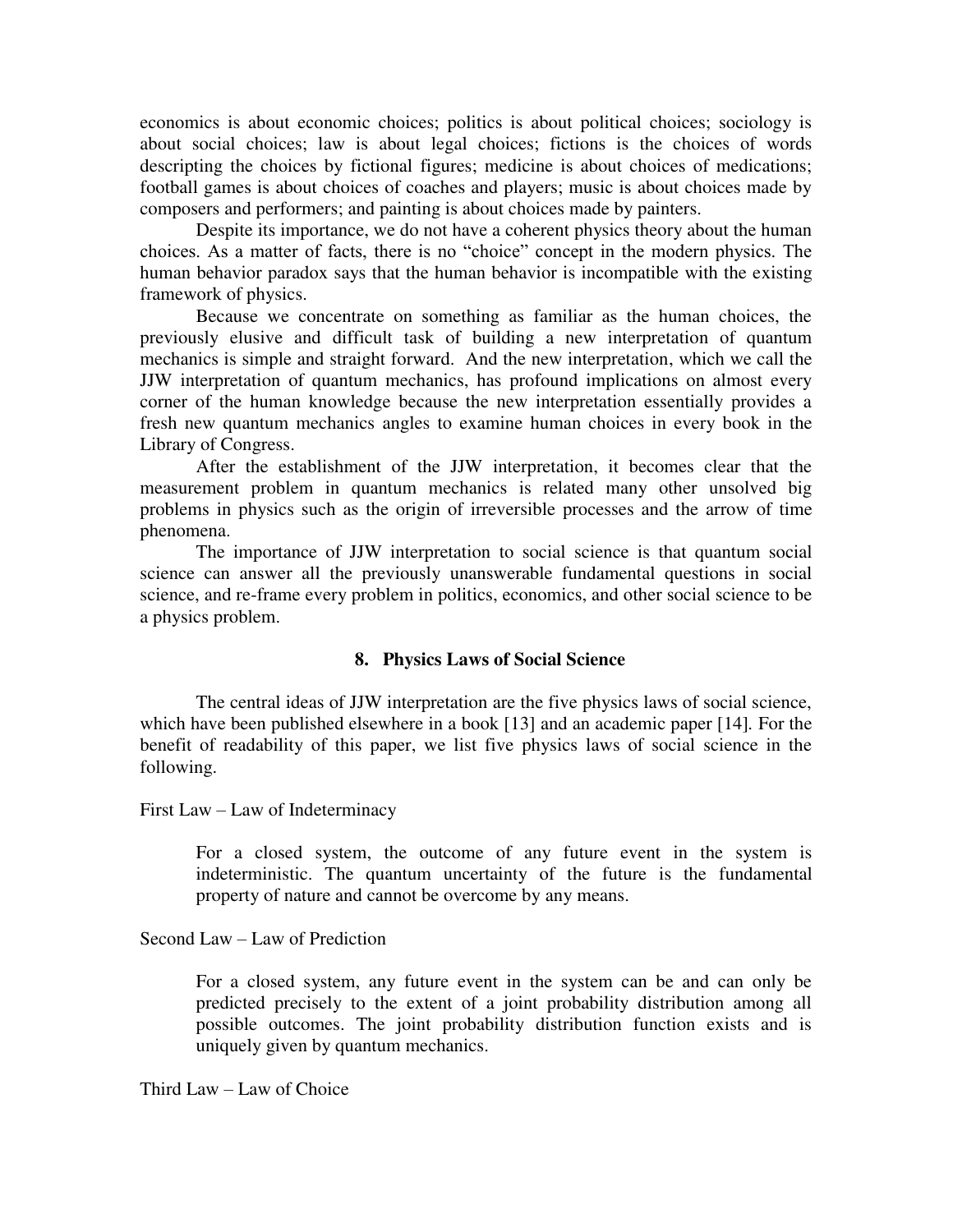Actions, which are constrained by fundamental laws of physics, can be taken between time 0 and time T to modify the joint probability distribution function of time T of a closed system.

Fourth Law – Law of Information

The complete historic information of any closed system cannot be recreated based on today's complete information. At any time step, new information is created and some historic information is lost permanently.

Fifth Law – Law of Equilibrium

For a system under certain constraints, quantum uncertainties in the system will eventually push the system toward equilibrium states.

The central idea of The JJW interpretation is the Law of Indeterminacy. Starting from the Law of Indeterminacy, many different aspects of quantum physics like reality, wave function, information, time symmetry, equilibrium state, predicting the future, choice, and free wills have to be re-examined and formulated.

The explanation and discussion of these five laws can be found in the book [13] and the papers [14-15]*.* These laws are fundamental laws of physics, which are applicable to any system including any physical and biological systems, and human societies. Fundamental equation of economics is one application of these physics laws in economics.

The correct formulation of physics laws of social science is the most important achievement of quantum social science.

## **8.1 Are Physics Laws of Social Science Really Laws of Physics?**

Finding new fundamental laws of physics are so difficult that physicists have found only about a dozen of these laws since Newton formulated first fundamental laws of physics in 1687. Therefore, one obvious question is whether physics laws of social science are truly laws of physics. The reason is the following:

First, law of indeterminacy, law of prediction, and law of equilibrium are already considered as fundamental laws of physics. Since indeterminacy is the most feature of quantum mechanics, law of indeterminacy is universally accepted by all physicists, although few people called the property of nature as law of indeterminacy. Law of prediction is the generalized and modified Born's statistical interpretation. Max Born was awarded a Nobel Prize in physics for his famous statistical interpretation. The law of equilibrium is the generalized second law of thermodynamics. Law of choice and law of information are new to physics, and essential additions to other three laws.

Second, social science needs these new laws. The idea that human free will is quantum phenomenon is not new to science. In his acceptance speech [16] of the Nobel Prize in December 11, 1954, Max Born mentioned the possible connection between quantum theory and the problem of free will. However, the science of free will has not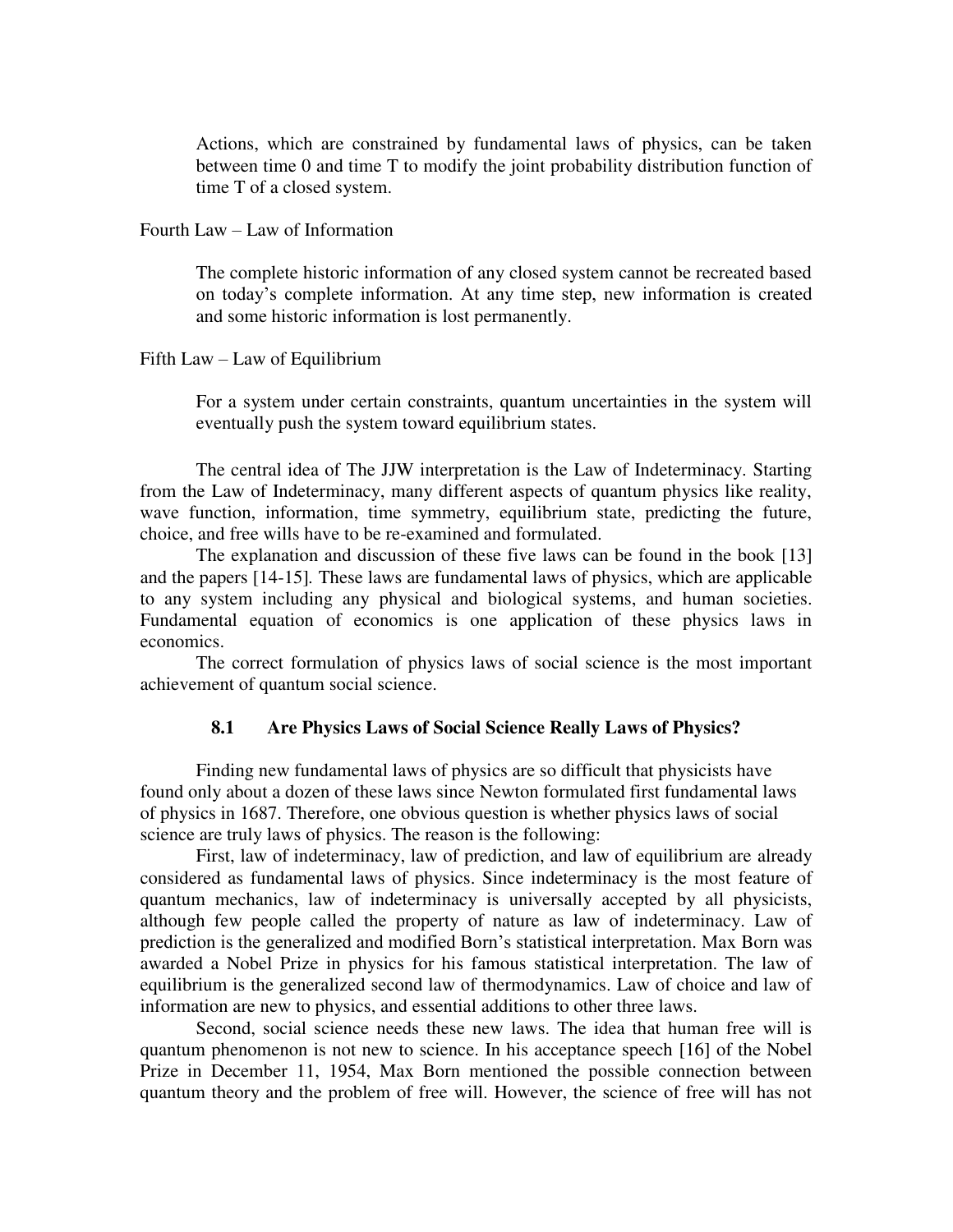progress into anything that can solve real problems in social science over last 60 years. Why? It is because physics laws of social science are far beyond the simple notion that human free will is quantum phenomenon.

Third, physics laws of social science are very powerful tools for studying the human behavior and human society. Without physics laws of social science, we must use the JJW interpretation of quantum mechanics as the starting point of solving problems in social science. However, the JJW interpretation is bulky and loaded with quantum terminologies because the JJW interpretation is created as the foundation of quantum mechanics. It would be hard for non-professional physicists and students to understand and apply the JJW interpretation. Physics laws of social science are easy to understand and apply for anybody. Even a five years old kid, who plays the rock paper scissors game, can understand that the world is indeterministic and some other basic aspects of physics laws of social science.

Forth, physics laws of social science are profound statements about the way how the nature and the human society work. Physics laws of social science highlight those shared concepts between natural and social science: indetermancy, choice, probabilistic causality, information, future uncertainty, equilibrium, and arrow of time. No matter what these statements will be called, these statements will always be the shared foundation of natural and social science.

Fifth, five physics laws of social science are closely related with each other. The law of indeterminacy is the starting point. The law of prediction addresses how to predict the future and the cause and effect relationship of an indeterministic system. The law of choice addresses how to make a choice and how a choice will impact an indeterministic system. The law of information addresses how information is created and destroyed. The law of equilibrium addresses the time symmetry and the equilibrium state. Since these five laws describe the most fundamental behavior of elementary particles and human beings, they are qualified as fundamental laws of physics.

The correct formulation of physics laws of social science is the most important achievement of quantum social science.

## **9. Applications in Social Science**

The quantum physics divides social science into three distinct fields with strong overlapping on forecasting: the value-free positive quantum social science, the not-valuefree normative quantum social science, and the value-free normative quantum social science.

The value-free positive quantum social science is to describe and forecast the social reality using law of prediction, and to answer "what is" and "what will be" questions.

The not-value-free normative quantum social science answers "should be" questions using law of prediction, law of choice, and value systems.

The value-free normative quantum social science answers questions "should be" questions using law of equilibrium without value systems. In essence, these solutions will be scientific or permanent equilibrium physics solutions to social problems. Appling law of equilibrium to solve social problems in a scientific way without value systems is a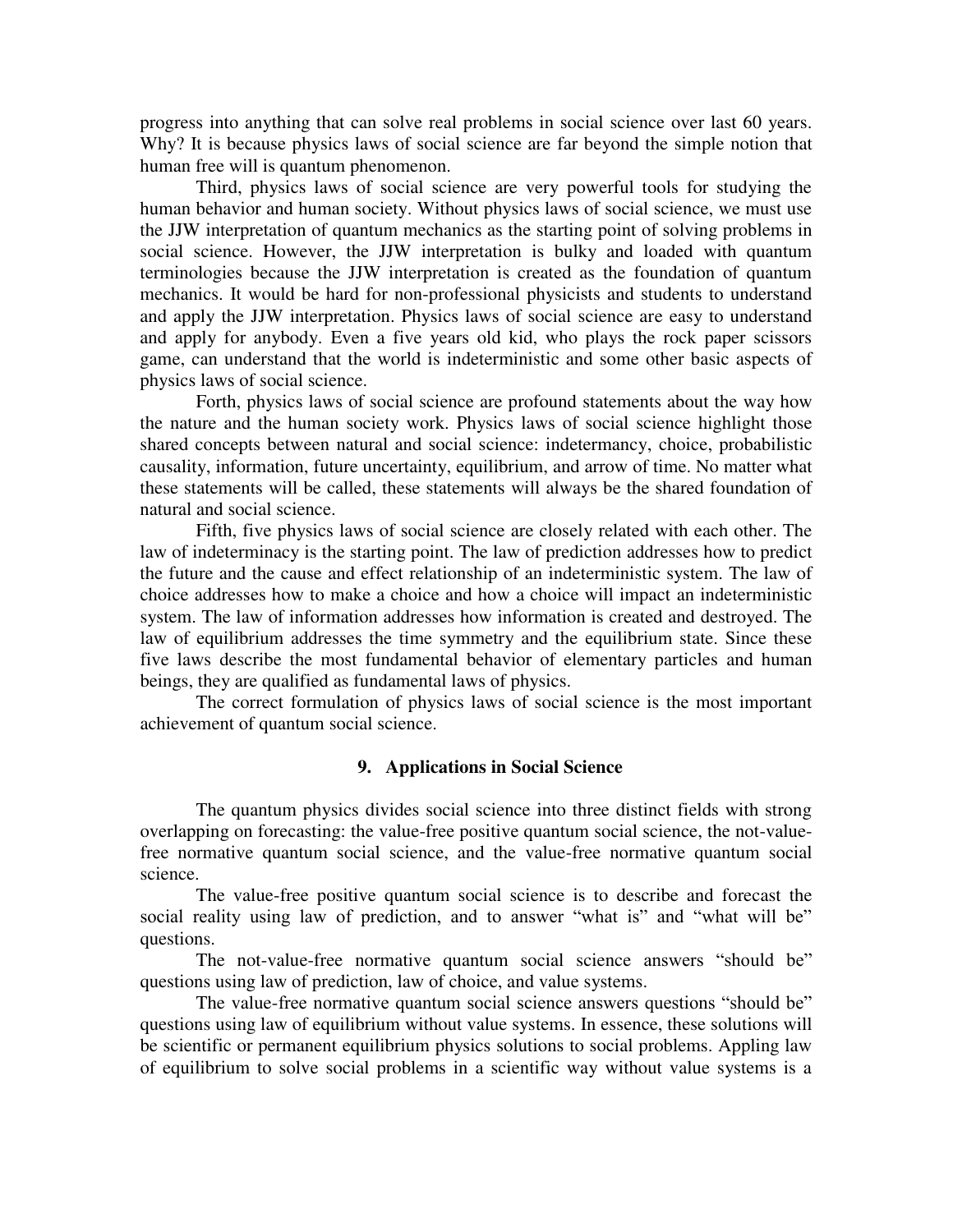major contribution of quantum social science. Many important social problems have well-defined scientific answers.

Therefore, quantum social science emphasizes forecasting rather than historic empirical data analysis. Quantum social science sets the very high standards for forecasting in order to be consistent with modeling in other subfields of physics. Quantum social science requires the a scientific forecasting model to be logically selfconsistent, making forecast with reasonable accuracy, truthful abstraction of initial reality, capturing key dynamics accurately, and based on a sound theoretical foundation.

PLSS is broadly applicable in all fields of social science. We will discuss quantum economics and quantum politics in details. Other applications in history, business and military strategy can be found in the book [13].

## **10 Quantum Politics**

The framework of quantum politics is centered on the humanity governing problem. In order to solve the humanity governing problem scientifically, we must overcome at least 4 major road blocks: (1) We must put the political science in the modern physics framework; (2) We must reformulate the humanity governing problem into a scientifically answerable format; (3) We must use the hard rod system as the road map to study the structure of political equilibrium state; (4) We must derive the structure of political equilibrium state from the internal logic of quantum politics.

## **10.1 How Should Humanity Govern Itself**

Solving the humanity governing problem [17] is probably the most important contribution of JJW interpretation of quantum mechanics. One problem is standing out above all others in social science: how should humanity govern itself? The problem is so important that all wars of humanity in the past, present, and future, are directly related to this problem. Despite the fact that this problem has attracted interests of some greatest thinkers for thousands of years: Confucius, Plato, Aristotle, Machiavelli, Locke, Washington, Jefferson, Madison, Kant, Marx, Einstein, Hayek, and many others, yet the problem remains unsolved. The latest thinking on this governing problem by mainstream social scientists is represented by views of Friedrich Hayek. In his writings, Hayek repeatedly warned that we must shed the illusion that we can deliberately create the future of mankind. With PLSS, we disagree with Hayek and prove that this problem is a many-body problem in physics solvable scientifically after all applying recently-created physics laws of social science, if the problem is formulated in a correct way: what kind of governing political structure of humanity is most stable? Most-stable structure problems appear routinely in the theoretical and experimental condensed matter physics. We show that the humanity governing problem is equivalent to find an equilibrium political structure of a human society, which is a many-body physics problem 100% solvable using the maximum entropy approach widely-used in the condensed matter physics. PLSS establishes the framework and methodology of quantum politics and replaces traditional political philosophy with quantum physics as the solid foundation of political science, and analyzes the equilibrium political structure of a human society. Quantum politics says that we can create free, fair, just, peaceful, and prosperous human societies.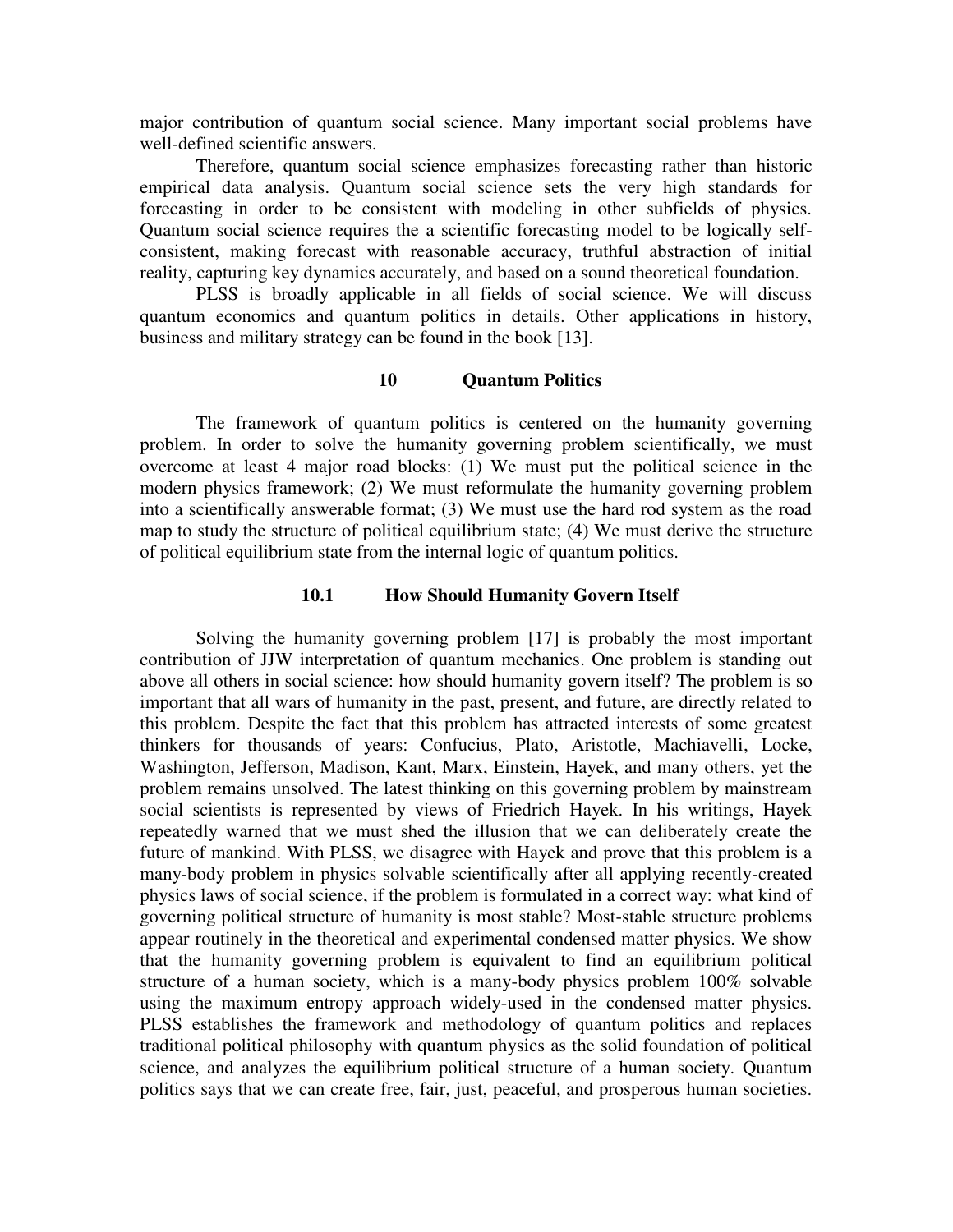We prove that there is certainly no better alternative than the equilibrium political structure, which is defined by a set of 16 democratic principles. Quantum physics clearly says that there is a global political equilibrium state, which corresponds to the permanent world peace. This paper provides a theoretically-sound and practical solution to eliminate the nuclear, biological, chemical, robotic, and other forms of weapons of massive destruction. In the long run, humanity can finally grow up and will put an end to deaths, miseries, and economic destruction caused by wars, which have been plagued us since the dawn of humanity.

## **10.2 Drivers of Long-Term Social Changes**

Treating the human society as many-body problems in physics naturally leads to extend the hydrodynamic mode methods in the condensed matter physics [18] to analyze the human society to answer an important question of social science [19]: what drives the economic, political, and social changes in the human society? In a simple fluid like water, the macroscopic changes are characterized by 5 hydrodynamic modes in connection with the conservation laws of energy, mass, and the 3-dimensional momentum vector. The conservation of momentum and the Newton's second law of motion lead to the wellknown Navier-Stokes hydrodynamic equation. In human society, there are millions and billions of changes every day. The hydrodynamic mode approach says that most of these changes in human society are transient and short-term changes. In the long run, only changes characterized by the hydrodynamic modes are relevant. In the human society, there are 16 hydrodynamic modes in connection with the equilibrium political structure of the permanent world peace. It is a very surprising conclusion that despite the complexity of human society, the only important drivers of the long-term political, economic, and social changes in the history, present, and the future are these 16 classes of global mega-trends associated with hydrodynamic modes.

## **10.3 Fundamental Design Flaws of American Constitution**

Studying the political equilibrium structure leads to a conclusion that the US constitution has many fundamental design flaws [20]. American civil wars, slavery, epidemic gun violence, and run away government debts are some direct results of design flaws of the US constitution. The constitution is certainly one of the most important documents in the world history. It was designed wisely and beautifully by US founding fathers. However, the constitution was written by a group of farmers with limited knowledge of political theories one and a half centuries before quantum mechanics was created. We now know the foundation of political science is quantum physics. Also the constitution was a practical legal contract out of compromises. Even though many founding fathers knew the slavery was wrong, they did not grant the equal rights to slaves. They declared all mans are created equal. Yet they gave more representation to states with less population in the senator seats.

Today many social and economic problems in US can be traced to the fundamental design flaws of the constitution [20]. The principle of fiduciary duty requires the congress to treat the future generation fairly. However, the running away federal fiscal deficit is a clear sign that the congress has failed their fiduciary duty. The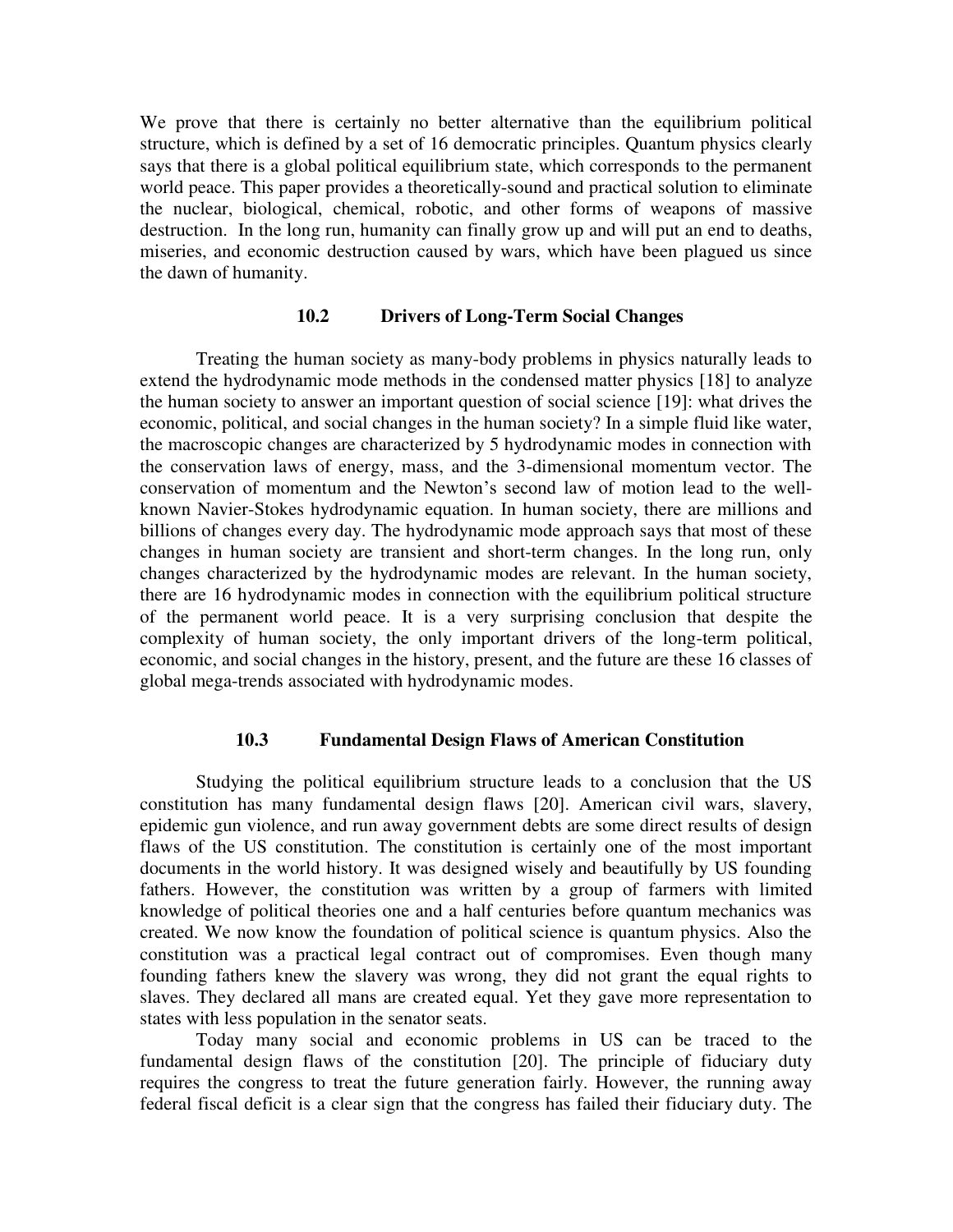US constitution fails to constrain the congress with their fiduciary duty to the future generations. The epidemic gun violence in US is the direct result of the right to bear arms in the second amendment of the constitution. The principle of nonviolence says that conflicts should be resolved peacefully with compromises. Historically, American civil wars and slavery are some other examples of the design flaws of the US constitution. Because the 16 democratic principles are universally applicable to any countries, the comparison can be made between the political structure of any country and the equilibrium political structure. These results will have important practical implications.

## **10.4 Permanent Equilibrium Solution to Government Budget Deficits**

Studying the political equilibrium structure also leads to solve one of most intractable and contentious problem in modern political economics [21] in a value-free way. The debates about how to deal with government budget deficits are raging all over the world. In US, the federal government forced to shut down for 16 days in 2013 because of the failure to pass a budget through congresses, and barely averted a default of federal government obligations due to failure to raise the federal debt ceiling limit. The city of Detroit filed the largest municipal bankruptcy in the US history on July 18, 2013, despite Michigan State constitution's balanced budget requirement. In Europe, the sovereign debt crisis has dragged down the entire EU economy since late 2009 with no end in sight. In Japan, the government debt to GDP ratio is well over 200%, which is one of the highest in the world. In the world of academics, the debates of government deficits have become the key battlegrounds of different schools of thoughts of economics. Economists and political scientists could not even agree to a framework to solve these issues, let alone settle these debates. Quantum politics provides a permanent solution to government budget deficits. Surprisingly the solution comes from the first principles of quantum physics. The political equilibrium structure has the time translational symmetry in treating different generations equally. One result of applying physics laws of social science to study the most stable political structure is that the most stable political structure is not only to require the majority voters must deal with minority voters fairly to avoid the tyranny of the majority, but also to require the voting generation must exercise their fiduciary duty to their children and future generations. In terms of government budget deficits, the fiduciary duty means that the current voting generation must take the full responsible of the current government budget deficits or surplus. The permanent solution of government budget deficits is legally and personally held the voting generation accountable for the current fiscal surplus and deficit at all level of governments. In contrast to the balanced budget approaches, the permanent solution in this paper allows deficit spending and government debt as long as the government debt must be paid off by the responsible borrowers and voters. The method to solve the government budget deficit problem is an excellent example of applications of law of equilibrium, which can be used to solve economic, political, and other social problems in a value-free way. The permanent solution to government budget deficits presented in this paper is consistent with a different line of reasoning in economics, which is known as the tragedy of the commons. In cases of government budget deficits, the tragedy of fiscal abuse happens because the exact ownership of government budget deficits by which generation is unclear in the US constitution, and current voting generation financially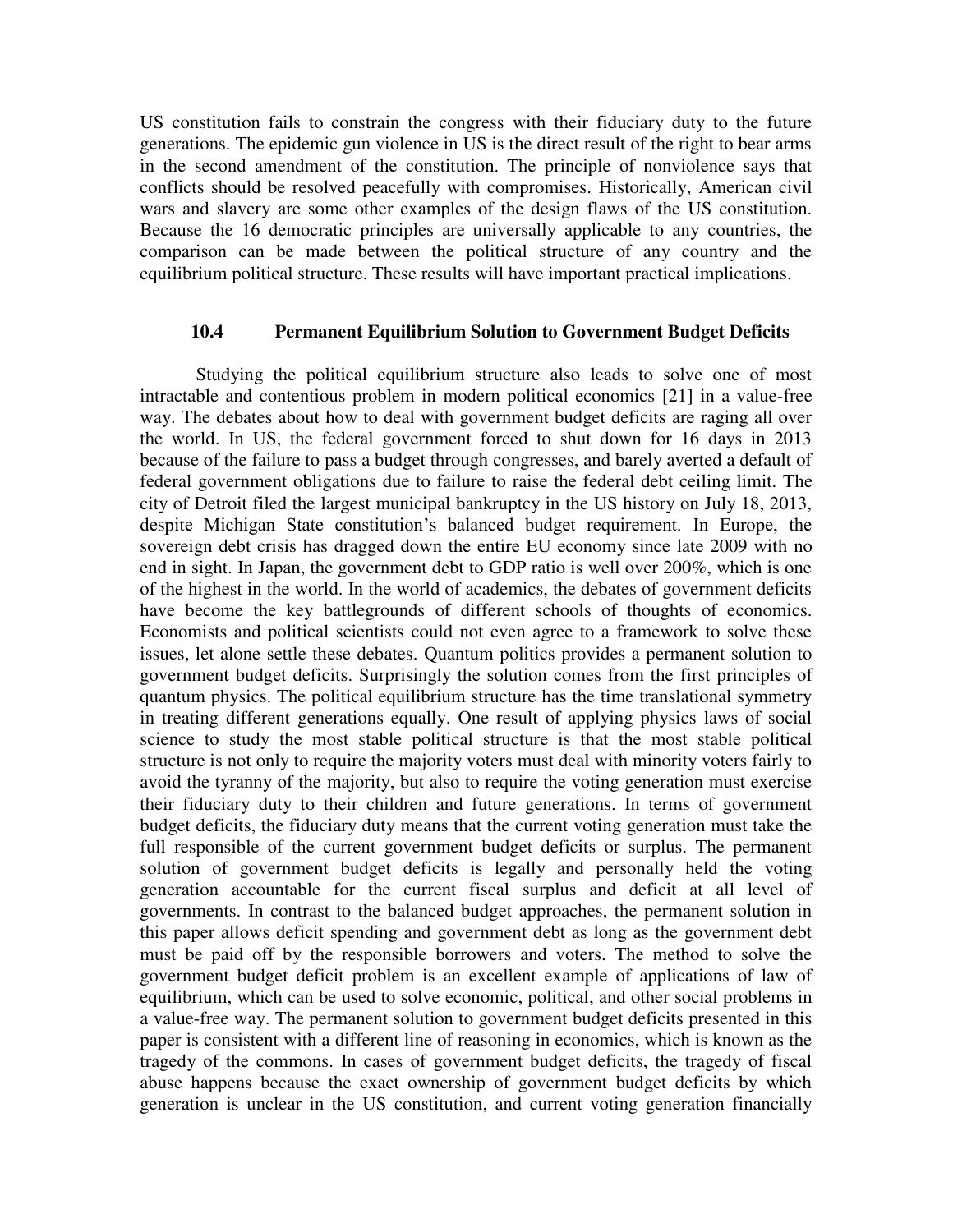takes unfair advantage of their children and the future generations, who virtually have no political power.

In conclusion, JJW interpretation of quantum mechanics provides a solid physics foundation for political science. There should be no doubt that political science is simply a branch of quantum physics in parallel with economics, chemistry and optics. Establishing quantum politics is a giant step forward for the humanity because for the first time we can solve contentious political problems in a scientific manner.

## **11 Quantum Economics**

The framework of quantum economics is centered on fundamental equations of economics (FEOE), which is one equation governing all economic phenomena.

## **11.1 Fundamental Equation of Economics**

In economics, a fundamental equation of economics [22], which is similar to many fundamental equations governing other subfields of physics, for example, Maxwell's Equations for electromagnetism, can be derived from physics laws of social science (PLSS). FEOE is the one mathematic equation that governs all observed economic phenomena. The fundamental equation of economics establishes a common entry point to solve all economic problems. FEOE is a mathematical bridge connecting the current economic reality and all future possibilities. Establishing FEOE clarifies many open questions regarding the foundation of economics, for example, what can be forecasted and what cannot be forecasted in economics. FEOE comes with its own version of microeconomics and macroeconomics.

We must emphasize that FEOE and quantum economics is far more than just applying probability theory for the economic analysis. In physics, quantum mechanics is far more than just applying probability theory for the physics analysis. In the FEOE framework, the future joint probability distribution function is unique and objective, and can be forecasted precisely only at one moment. FEOE is the generalized Born's statistical interpretation in the human society.

One application of FEOE is to examine existing economic theories. After reviewing existing economic theories, FEOE is not compatible with many existing theories like rational choice theory, DSGE models, modern portfolio theory, and general equilibrium theory. These theories incompatible with FEOE will be thrown into historic dustbins. One great strength of FEOE is that not only FEOE attacks the existing economic theories but also one can derive relevant theories from FEOE to replace these abandoned theories. Although many economic theories incompatible with FEOE are very popular among mainstream economists and standard economic textbooks, we must abandon these theories because these are theories that prevent economics from becoming a true science.

## **11.2 Rejecting Marshallian Market Equilibrium Framework**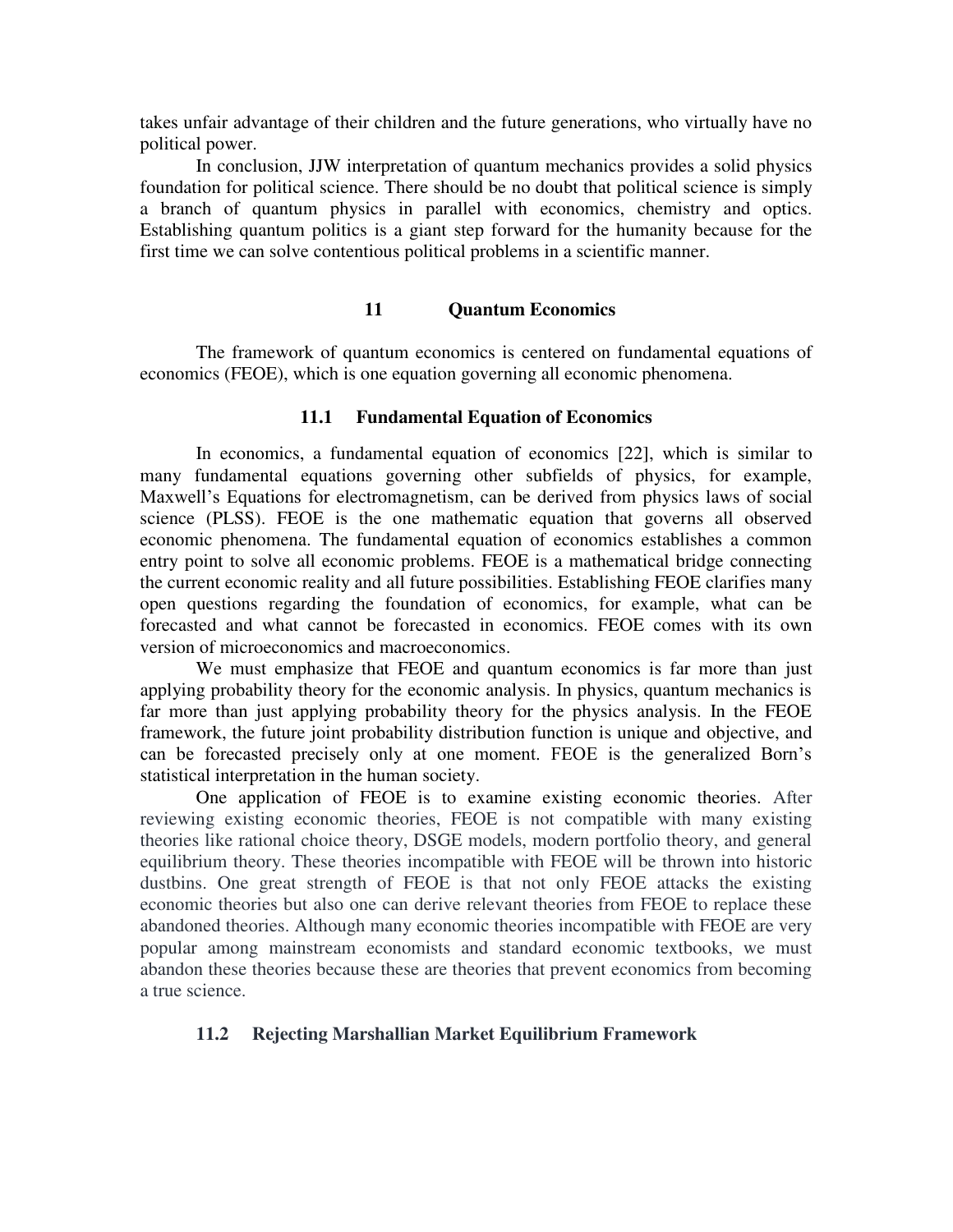Most economists regard Marshall's laws of supply and demand and market equilibrium framework as the foundation of all fields of economics. However, Marshall's framework is not compatible with FEOE and must be rejected.

Laws of supply and demand are not laws of physics. In reality, there are no simple deterministic relationships among supply, demand, and price these variables. In order to make economics a real science, the laws of supply and demand must be abandoned as the foundation of economics and downgraded into statistical relationships, which work sometimes and do not work in other times. It is ridiculous to use such shaky relationships as the foundation of economics.

The concept of market equilibrium is incompatible with law of equilibrium [23]. The concept of market equilibrium is built on the observation that the amount sold equals the amount bought. In the market places, the observation that the amount sold equals the amount bought is always true simply by definition. Therefore, it has been a sad and simple mistake for many generations of economists to apply incorrectly the concept of equilibrium in the market place over last one hundred years. And what even worse is that entire economic framework like general equilibrium theory and DSGE models are built upon this misconception.

In the FEOE framework, the markets in general are dynamic and not in equilibrium. Markets in equilibrium are special cases where the supply, inventory, demand, and price are range-bound and stable. Under very special conditions, the flow of products from producers, wholesale and retail inventory, to the end consumers is stable. We can claim that the market is in equilibrium and the nature of this market equilibrium is a flowing equilibrium not market equilibrium. The flow equilibria in economics is similar to many flow equilibria in hydrodynamics.

Strangely, most standard economy textbooks rarely talk about inventories. Why? It is simply because the existence of inventory almost invalidates the entire framework of laws of supply and demand and market equilibrium. Unfortunately, in a market economy, most products do carry inventories.

Take the US automobile market as an example. Except very few red-hot models which need the waiting lists to manage the demand, most auto models carry inventories by dealers. When one walks into any auto dealer in the neighborhood, one would find out immediately that the supply of new and used cars for sell is often far more than potential customers on any day, because auto dealers typically carry inventories of 45 to 60 day's sell volume. Therefore, with the existing of inventories, the supply of autos is always much greater than the demand on any given day.

Because the existing inventory in a market simply means that supply always greater than demand, and therefore in reality, there is no such thing as the market equilibrium defined as supply equals demand. One might attempt to fix the problem by re-defining the market equilibrium as production equals demand. However, the fact that production equals to demand would only mean the stable inventory not the market equilibrium defined as supply equals demand. With the existence of inventory, the pricing changes in a far more complicated fashion than laws of supply and demand would conclude. For example, when the potential supply is greater than the potential demand, the market price could rise, stable, or fall. When inventories run low, suppliers may or may not choose to raise prices even though supply is always greater than demand. Inventory would damp the pricing impacts due to small changes in production and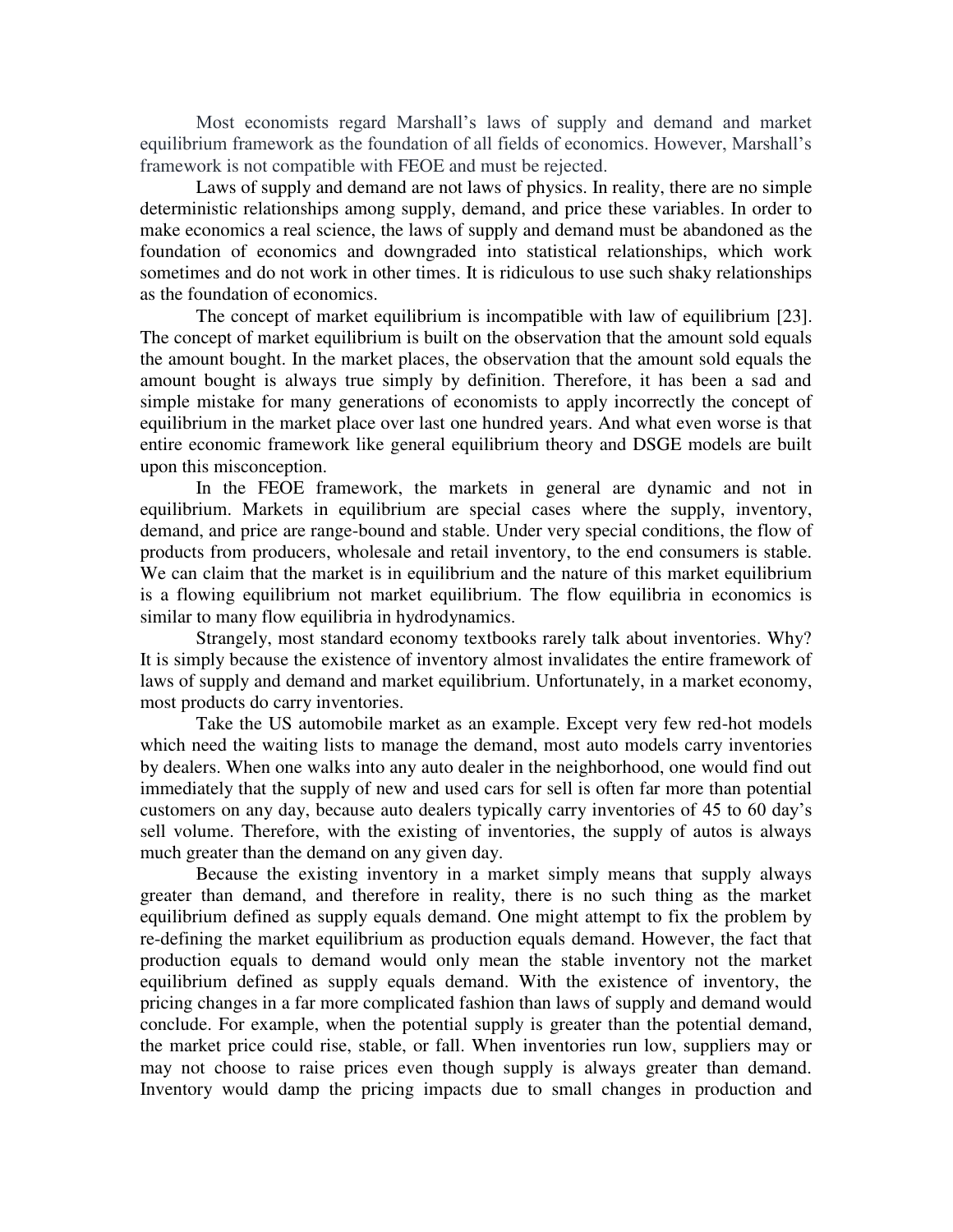consumer demand. The central tenet of Marshall's cross diagrams is the intersection of supply and demand curves. Because inventory means supply is always greater than demand, the existing of inventory means that the supply and demand curves will never cross.

To summarize, the classic concepts such as laws of supply and demand, market equilibrium, and Marshall's cross diagrams are incompatible with the framework of FEOE. In order to make economics to be truly a science, we must reject the Marshallian framework.

## **11.3 Indeterministic Supply Demand Pricing Model**

Creating marketplaces for voluntary exchanges is one of most important inventions of humanity. Yet it has been very challenging to create scientific descriptions of the market phenomena. If the economics is a branch of physics, FEOE should provide truly scientific descriptions of these simple and fundamentally important economic phenomena. In this section, we will derive a new model called indeterministic supply demand pricing model (ISDP) to replace the framework of laws of supply and demand and market equilibrium.

In the FEOE framework, since the future supply  $S(t)$ , demand  $D(t)$ , and prices  $P(t)$ are indeterministic, only the joint probability density function  $J(S, D, P, t)$  at time t is predictable. With the three margin probability distribution functions for the future supply, demand, and prices, the joint probability density distribution function of J(S, D, P, t) at time t can be constructed as the final forecast by considering all relevant information available.

FEOE offers a straight forward and realistic description of the market price, supply and demand dynamics. The FEOE approach is universally applicable for all markets while the framework of laws of supply and demand and market equilibrium is reserved for some special markets. Laws of supply and demand are valid only in special cases as statistical relationships.

## **11.4 Rejecting General Equilibrium Theory**

While the general equilibrium theory is widely recognized as a landmark achievement by the traditional economic textbooks, the general equilibrium theory requires many strict and unrealistic assumptions like perfectly competitive markets. Despite its historic importance, general equilibrium theory is not compatible with FEOE.

The general equilibrium theory is built upon the concept of market equilibrium. If we reject the concept of the market equilibrium, we must reject the general equilibrium theory.

Inventory, spare capacity, and unemployed labor forces are fundamental features of any market economy. The existence of inventory means supply is always greater than demand. Therefore, in reality, there is no such thing as a general equilibrium characterized as aggregate supply equals aggregate demand.

In the FEOE framework, the general equilibrium theory is replaced by the wealth maximizing principle. At the consumer and corporate level, the primary responsibility of the person who is in charge of a balance sheet is to maximize the net worth of the balance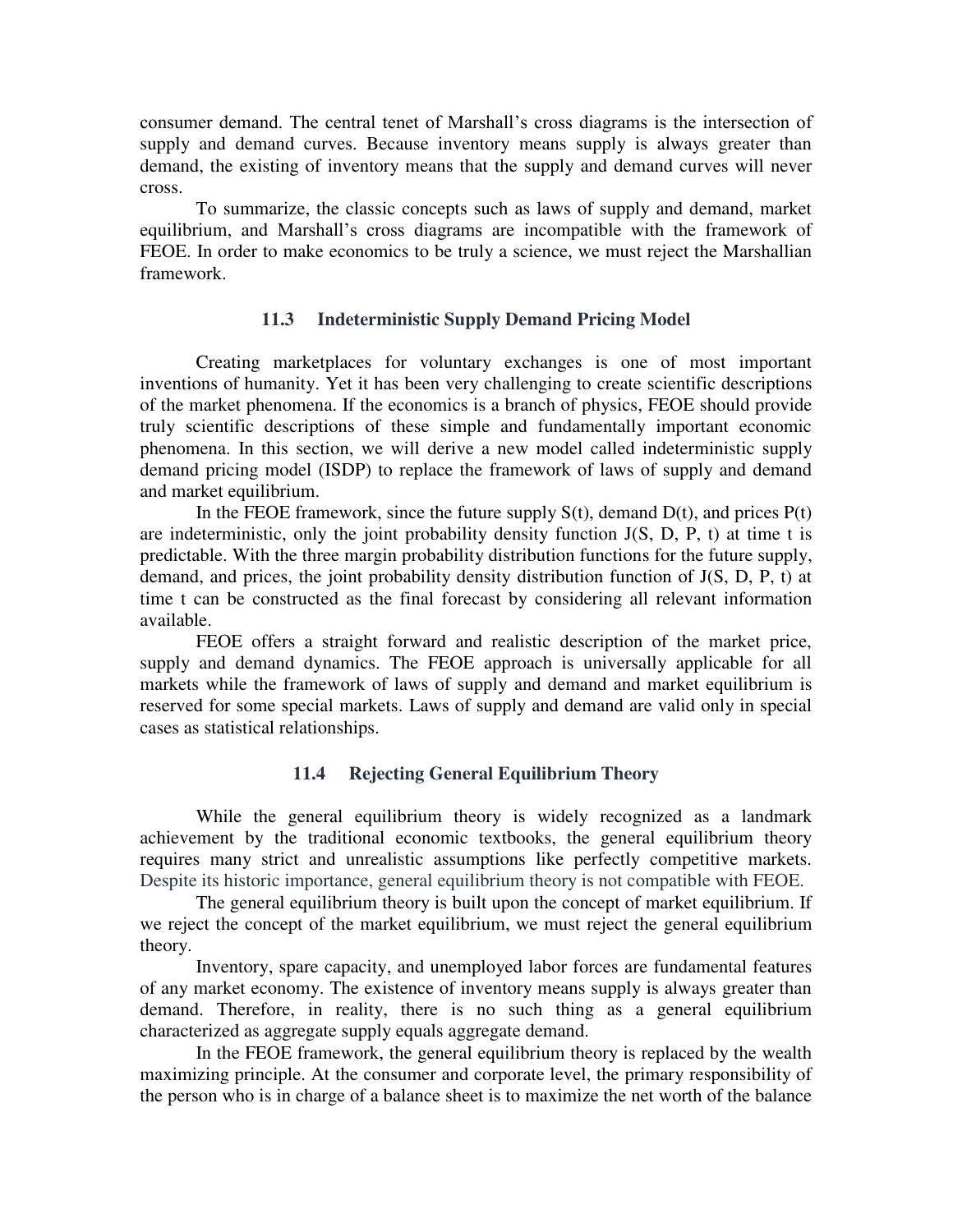sheet while keeping potential risks of bankruptcy in check. In the process of pursuing the maximization of wealth, the economy becomes more efficient because the people earning potential is maximized and the costs and wastes are minimized. If the net wealth is maximized for all individual balance sheets in an economy, then the net wealth of the aggregate balance sheet of entire economy is also maximized. Therefore, the aggregate net wealth of the aggregate balance sheet of an economy becomes a fundamental measure of the efficiency of the economy as whole.

The nature of the "invisible hand", which efficiently organizes the worldwide economic system, has been in great interests to economists since Adam Smith. In physics, there are similar invisible hands in many physical systems. For example, snowflakes are spontaneously self-organized into beautiful symmetric patterns. If money is viewed as the socialized free energy, then two invisible hand phenomena in economics and physics are the same phenomena with similar dynamics. In physics, the "invisible hand" is characterized by the maximization of entropy or minimization of the free energy depending on the boundary conditions. In economics, the "invisible hand" is driven by the maximization of wealth, which is money or socialized free energy.

## **11.5 Rejecting Rational Choice Theory**

The rational choice theory is replaced by a new universal choice theory to be published elsewhere. The rational choice theory works when assuming people are rational. However, the precise scientific definition of rationality does not exist. Taking the travel salesman problem with large number of cities as an example, the extremely rational people could choose the unique optimal solution; average persons could be happy with sub-optimal solutions using approximation methods; less rational people could simply choose a solution randomly. The new universal choice theory based on physics laws of social science is equally applicable to well-educated and extremely rational scholars, average persons, mad people, monkeys, or rocks. After all, studying the behavior of people with mental illness is a well-established medical science.

#### **11.6 Personal Finance**

In personal finance, FEOE implies a realistic and scientific sound way to manage financial wealth. Take playing lottery as an example. While many intelligent people refuse to play the lottery, yet nearly all of them are dreaming to be millionaires one day. With FEOE, it is very easy to see why one should play lottery with a limited amount of money because it increases your probability to become a millionaire in your lifetime. However, it does not mean you should spend a lot of money on lottery. As long as the amount is not a significant sum over your lifetime, the financial impact on ones' other activities will be minimum. More importantly, the same logic applies to ones' other economic activities like pursuing a career as a physician, lawyer, trader, investment banker, or CEO, saving, investing, or starting a new business. What FEOE teaches is that the probabilities can be estimated scientifically and that future probabilities can be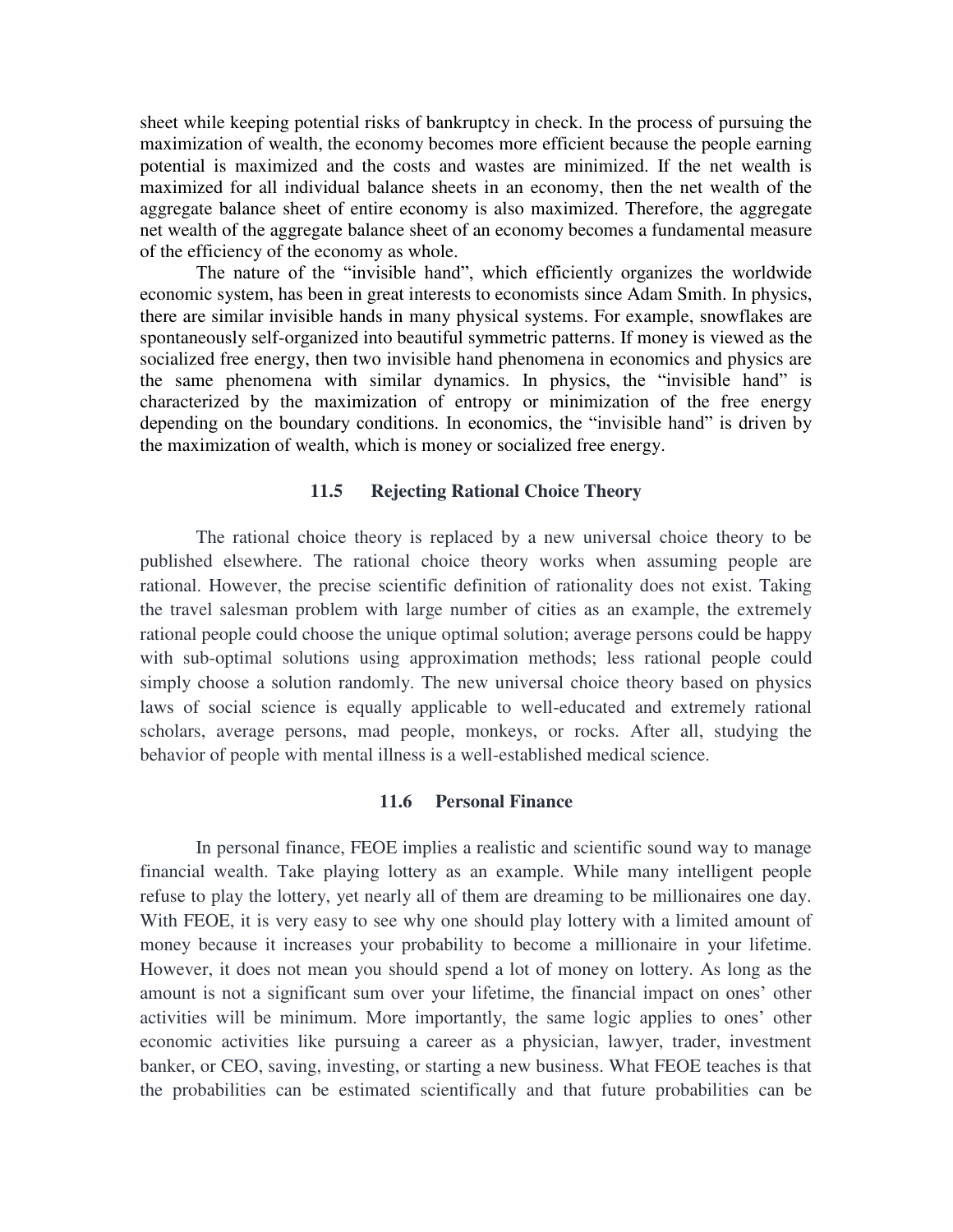manipulated by ones' actions. Therefore, with FEOE, you actually can have a realistic and scientific sound way to become a millionaire or billionaire. It is all in probabilities. Even better this is all physics!

#### **11.7 Consumer Finance**

In consumer finance, one of central questions facing banks and other financing institutions is how to predict which customers will voluntarily prepay their debts like mortgages, voluntarily or involuntarily stop paying debt obligations. Analyzing problems with empirical data and FEOE, we reach a surprising conclusion that there is a fundamental limit how well a model can forecast consumers' voluntary and involuntary behavior. This fundamental limit can be traced back all the way to Heisenberg uncertainty principle in quantum mechanics. Therefore, this fundamental limit is important in both physics and economics. The existing this fundamental limit greatly constrains the choice of the forecasting models because any deterministic models like multiple variable linear regression models must be avoided. Details of this research will be published elsewhere.

## **11.8 Put Game Theory under a New Framework**

In game theory, FEOE agrees with many game theory analyses with probability theory. The equilibrium concept in game theory is largely consistent with law of equilibrium. However, FEOE is fundamentally different from traditional game theory. One key assumption of the game theory is the rational choice theory, which is not compatible with FEOE. In the framework of FEOE, the future probability of a game in the real world is precisely defined while it is somewhat arbitrary given in game theories. Therefore, in real life, human and society behavior could be far away from Nash equilibrium solutions proposed by traditional game theory*.* Take rock paper scissors game. FEOE gives you scientific guidance: 1) People have free wills. Don't be so sure you can guess how others will move. That is laws of physics; 2) On average, you cannot lose if you could use or mimic a quantum random number generator; 3) FEOE assures you that the probability how others moves is precisely predictable. Therefore, the key is to think in terms of probabilities. The same logic applies to other games. Essentially FEOE uses the special version of probability theory to study game theory and equilibrium. Although many economists regards game theory as the theoretical foundation of economics, the difference between FEOE and game theory regarding the future probability shows that FEOE is the true foundation of economics and game theory is an useful analytical tool only when the assumptions are consistent with FEOE. Therefore, the new game theory becomes useful analytics under the framework of FEOE.

## **11.9 Option Pricing Theory**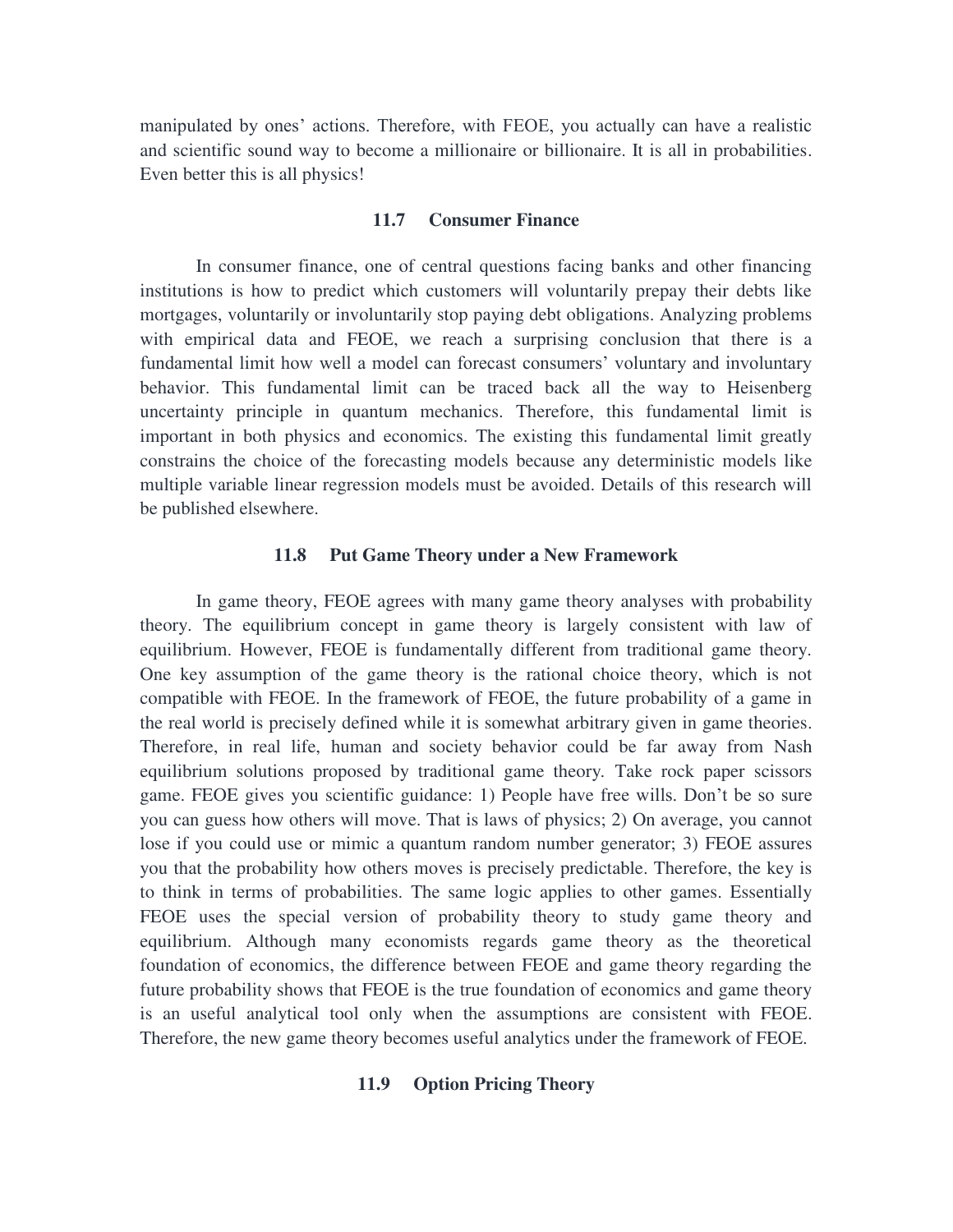In financial economics, FEOE is compatible with option pricing theory. However, FEOE is a more general approach than the Black-Sholes formulation. FEOE invalidates the popular Modern Portfolio Theory and Capital Asset Pricing Model. Details will be published elsewhere.

#### **11.10 CDO Pricing Theory**

In financial markets, one most difficult problem in recent years is how to price a CDO with mortgage, corporate, or muni bonds. The Gaussian copula pricing models of CDOs were widely blamed as one of the major causes of the great recession. Despite the poor reputation of copula models, FEOE confirms that the copula functions are the correct approaches to the CDO pricing because copula functions are closely related with general JPDFs. However, FEOE advises not to use Gaussian copula in general. There are hundreds other copula and there are many ways to build your own copula functions. This more general approach works well before, during, and after the great recession of 2008. FEOE are useful for other financial market theories like risk management. Details will be published elsewhere.

## **11.11 Corporate Finance**

In corporate finance, FEOE works naturally with balance sheets analysis. The only difference between FEOE and traditional balance sheet analysis is that FEOE emphasizes more on the indeterministic nature of future evolutions of corporate balance sheets.

## **11.12 Government Finance**

In government financing, FEOE sees no difference between public financing and private corporate financing. Strict accounting standards required for most corporations should be required more all government institutions. In terms of fiscal policies, the government budget deficits have been key controversial issues among economists. FEOE and PLSS offer a surprising value-free physics permanent solution to government budget deficit problem. The new solution greatly limits the usefulness of Keynesian active fiscal policies. Details will be published elsewhere.

## **11.13 Political Economy**

In political economics, the public choice theory is generalized into a broad framework of quantum politics, which will be published elsewhere. While quantum politics shares many concerns of conflicting interests of elected public officials with the public choice theory, quantum politics has a more broad scope of replacing the entire traditional political science. In other words, politics is also a branch of quantum physics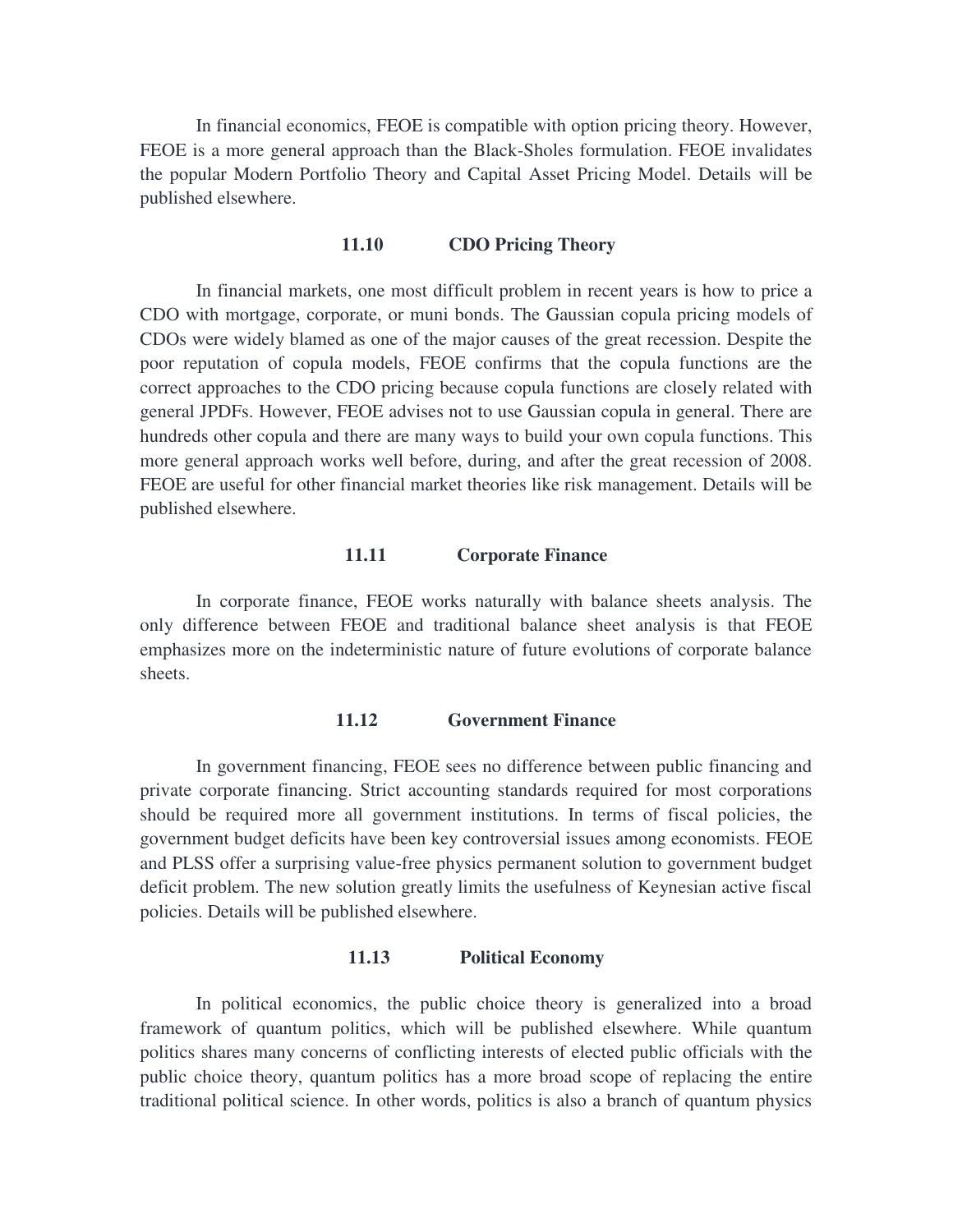like economics and chemistry. Quantum politics largely rejects the constitutional economics as a valid approach. Detailed analysis shows that many key constitutional principles are deeply rooted in laws of physics. The traditional economic approach of the rational choice, incentive, and utility are generally too narrowly focused to be useful for studying the constitutions. For example, the principle of separation of church and state is a reflection of the important relationships between science and religion, which is well beyond the scope of the traditional economics but well within the scope of PLSS.

## **11.14 Macroeconomics**

In macroeconomics, FEOE translates into the Indeterministic Balance-sheet Plus (IBSS+) model [24] and rejects popular DSGE models and Agent-based Computational Economic (ACE) models. FEOE is fully compatible with national account system. IBS+ models can be viewed as a natural extension of current and historic data captured in national account system. Like many models in physics, the IBS+ model is universally applicable in any kind of economy, empirically falsifiable, making forecasts with reasonable accuracy, truthful abstraction of reality, capturing macroeconomic dynamics accurately, and most importantly based on a sound theoretical foundation. Recent experience during the great recessions of 2008 has shown that the accounting models have worked significantly better that DSGE and ACE models.

## **11.15 Summary**

To summarize, FEOE is compatible with many existing economic theories like option pricing theory and national accounting system. FEOE elevates these compatible theories to be permanent features of quantum economics. In other words, these compatible theories will be parts of economic theories forever in the same way the Maxwell equations will be permanent parts of physics. Those questions addressed by these compatible theories should be regarded as settled once for all. One of most important applications of FEOE is to decide whether an economic problem is settled or remains open. After reviewing existing economic theories, FEOE is not compatible with many existing theories like rational choice theory, DSGE models, modern portfolio theory, and general equilibrium theory. These theories incompatible with FEOE will be thrown into historic dustbins. One great strength of FEOE is that not only FEOE attacks the existing economic theories but also one can derive relevant theories from FEOE to replace these abandoned theories. Although many economic theories incompatible with FEOE are very popular among mainstream economists and standard economic textbooks, we must abandon these theories because these are theories that prevent economics from becoming a true science.

## **12. Concluding Remarks**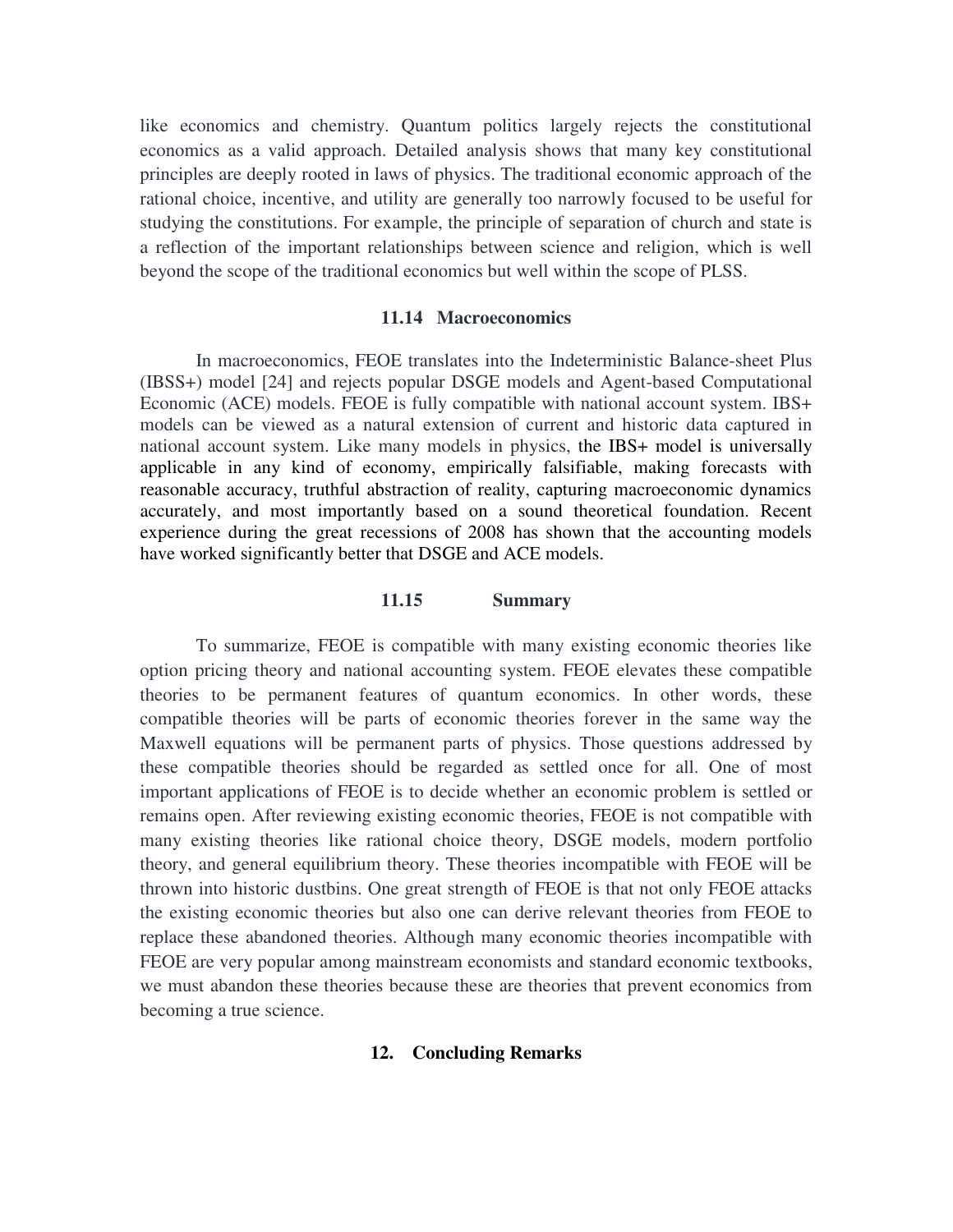Since Issac Newton discovered the laws of motion in 1687, for the next 300 plus years, physics has achieved great successes in describing the microscopic world of elementary particles to the large scale structures of the universe. It has become dreams of many generations of social scientists to replicate the success of physics in describing human society. Establishing the JJW interpretation and physics laws of social science are firm steps towards realizing those dreams.

This paper has summarized the logic flow from the creation of JJW interpretation of quantum mechanics and physics laws of social science to their impacts on economics, finance, politics, and other fields of social science, natural science, and theology. Since many applications of PLSS are still unknown, this paper serves as an introduction to quantum social science and its applications. The central ideas of PLSS are very simple, yet it has profound logic consequences on many corners of human knowledge. The main message of this paper is to convey the beauty and simplicity of the framework of quantum social science or psychohistory.

#### **13. Reference and Notes**

- 1. Auguste Comte, 1844. "A general view of positivism", Discours sur l'Esprit positif, 1844, London
- 2. Stephane Courtois, Nicolas Werth, Jean-Louis Panne, Andrzej Paczkowski, Karel Bartosek, and Jean-Louis Margolin, 1997. "The Black Book of Communism: Crimes, Terror, Repression", Harvard University Press, Cambridge, MA
- 3. Friedrich Hayek, 1944. "The Road to Serfdom", University of Chicago Press, Chicago
- 4. Friedrich Hayek, 1952. "The Counter-revolution of Science: Studies on the Abuse of Reason", Free Press, Glencoe, IL
- 5. Friedrich Hayek, 1960. "The Constitution of Liberty", University of Chicago Press, Chicago
- 6. Friedrich Hayek, 1973, "Law, Legislation, and Liberty. Volume I: Rules and Oder", University of Chicago Press, Chicago
- 7. Friedrich Hayek, 1976, "Law, Legislation, and Liberty. Volume II: The Mirage of Social Justice", University of Chicago Press, Chicago
- 8. Friedrich Hayek, 1979, "Law, Legislation, and Liberty. Volume III: The Political Order of a Free People", University of Chicago Press, Chicago
- 9. Robert Shiller in an interview with Jun Zhang in Fudan University, Shanghai in July, 2014
- 10. Leonard I. Schiff, 1968. "Quantum Mechanics", McGraw-Hill Companies, New York
- 11. James J. Wayne, 2014. "Human Behavior Paradox and a Social Science Interpretation of Quantum Mechanics", working paper, Munich University Library, Munich Personal RePEc Archive, 59718 [\(http://mpra.ub.uni](http://mpra.ub.uni-muenchen.de/59718/)[muenchen.de/59718/](http://mpra.ub.uni-muenchen.de/59718/) ).
- 12. John Von Neumann, 1955. "Mathematical Foundations of Quantum Mechanics", Princeton University Press, Princeton, NJ
- 13. James J. Wayne, 2005. "Physics Laws of Social Science", Lawrence Cedar House, New Jersey